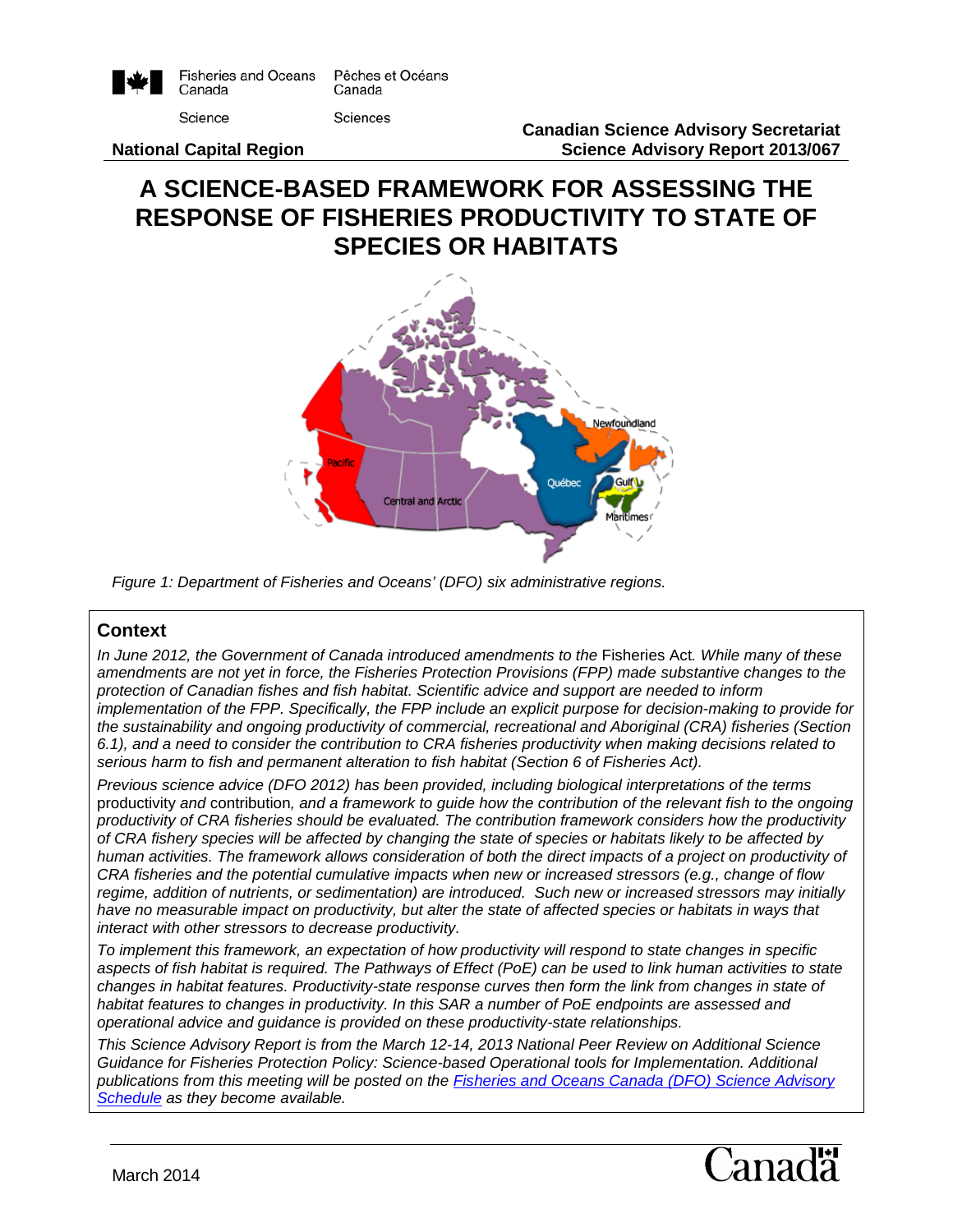# **SUMMARY**

- This SAR provides examples of productivity-state (P-S) response relationships which describe the likely response of fisheries productivity to various common types of habitat changes. Pathways of Effect (PoE) are used to link classes of development activities (stressors) to the types of habitat changes they are likely to cause.
- The operational examples provided within this SAR demonstrate that the productivity responses to changes in state can be described and quantified. For some habitat features affected by stressors, it is possible to identify thresholds based on the scientific literature (e.g., change in temperature; effects of noise and vibration, relationship between flow and fish community response). For other features it may not be possible to identify thresholds given the state of current knowledge (e.g., effects of electromagnetic fields).
- Not all P-S response curves exhibit the same shape. For the PoE endpoints examined here, the identifiable shapes mostly exhibit a curvilinear or linear response of decreasing productivity, though other shapes are possible.
- Most often these P-S response relationships (response curves) are described based on metrics or surrogates of productivity.
- The appendices to this report provide operational guidance to Departmental officials, stakeholders and developers on the likely shape of the response of fisheries productivity to changes in state of species and/or habitats.

# **INTRODUCTION**

The 2012 amendments to the *Fisheries Act* (FA) make substantive changes to the way in which Canadian fishes and fish habitat are protected. Among these changes, the newly introduced Fisheries Protection Provisions (FPP) includes section 6.1 (the purpose for decision-making): to provide for the sustainability and ongoing productivity of commercial, recreational, or Aboriginal (CRA) fisheries". These FPP replace the former Fish Habitat Protection Provisions, and the amended Section 35 establishes the prohibition that "no person shall carry on any work, undertaking, or activity that results in serious harm to fish that are part of a CRA fishery, or to fish that support such a fishery". The amended FA defines serious harm to fish as "the death of fish or any permanent alteration to, or destruction of, fish habitat", and allows the Minister of Fisheries and Oceans to authorize a work, undertaking, or activity (w/u/a) that causes serious harm to fish, if this is considered acceptable after taking specified factors into account. Section 6 of the amended *Fisheries Act*, identifies the factors for Ministerial consideration in decisionmaking:

- a) the contribution of the relevant fish to the ongoing productivity of commercial, recreational or Aboriginal fisheries;
- b) fisheries management objectives;
- c) whether there are measures and standards to avoid, mitigate or offset serious harm to fish that are part of a commercial, recreational or Aboriginal fishery, or that support such a fishery; and
- d) the public interest.

Taken together, the purpose (Section 6.1), a prohibition (Section 35), and factors for Ministerial consideration (Section 6) introduce the need for metrics of productivity and methods to assess how a project may affect productivity. This current SAR was requested in order to build upon the initial Science advice for Fisheries Protection (DFO 2012) that introduced a conceptual framework (productivity-response curves) for evaluating potential impacts of individual projects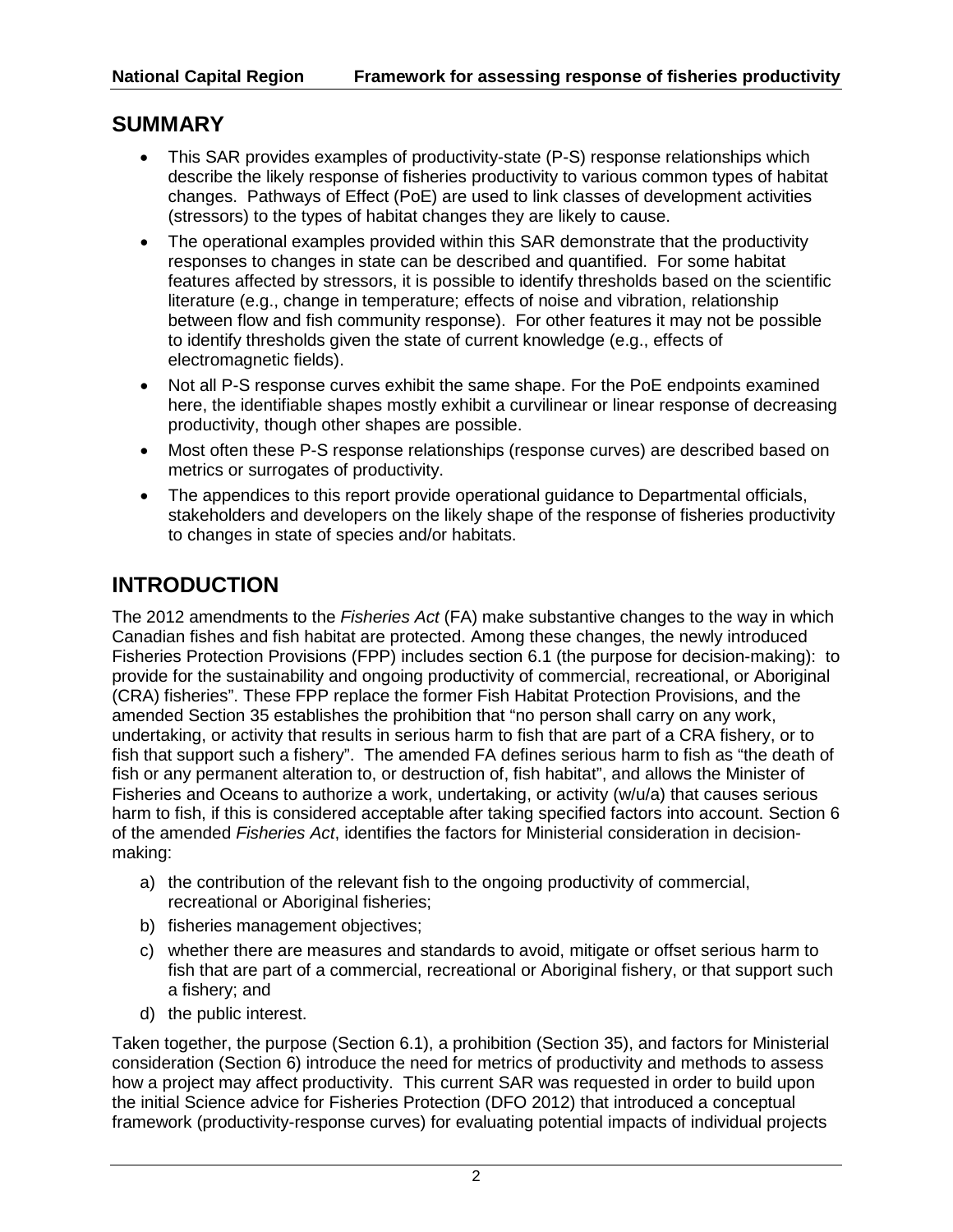on productivity via changes in habitat or fish populations. The productivity-response curves provide linkages from the PoE to productivity.

When the assessment phases outlined in DFO (2013a) (hereafter the "Productivity SAR") indicate that there is a likelihood that a project will affect the productivity of relevant fish (where "relevant species" are all fish that are part of CRA fisheries or that support such fisheries), through direct mortality or impacts on fish habitat, then further analyses are required to estimate the magnitude of the impacts on productivity.

The principal focus for this phase of analysis is the productivity-response curves developed for most endpoints of PoE models and most common types of freshwater habitats in Canada (although some literature on marine processes has also been incorporated). The guidance from DFO (2013a) (i.e., the "Productivity SAR") assumes that a PoE exists for the major classes of stressors (projects) of concern and link endpoints from the PoE to life history aspects of fish productivity. The guidance in this SAR places the potential impacts of the specific project, including direct mortality, into an ecological context appropriate to the activity: the species affected, the features of the freshwater habitat type being affected, and the history of other human impacts on the habitat or fishery. Based on this information DFO FPP staff will be better informed to support or make many of the necessary decisions outlined in the Context section of this SAR.

The scale of the project and its impacts, and the species and habitats being affected will all influence the extent to which potential impacts on productivity need to be described, and in some cases quantified. As a generalization (with exceptions), projects expected to have larger impacts or those impacting rare or protected species or habitat types will usually require greater quantification of impacts than projects expected to have small impacts, and impacts on widespread and abundant species or habitats. The guidance and information in this current SAR and the "Productivity SAR" (DFO 2013a) will constitute the core approach to such quantifications. However, full quantification of impacts on productivity will often require additional advice on use of particular metrics and indicators of productivity, and more complex decisions will include considerations relevant to trade-offs and offsetting of residual impacts. Guidance on such quantitative aspects of evaluating potential impacts of projects on productivity will be developed in future SARs, as will a more detailed examination of impacts and response curves appropriate for projects in estuarine, coastal and marine environments.

# **ASSESSMENT**

# **Productivity-State Response Curves**

The contribution framework (Fig. 1) considers how the productivity of CRA fishery species will be affected by changing the state of species or habitats likely to be affected by human activities. The shape of the productivity-state (P-S) response curve may take different forms (DFO 2012, Koops et al. unpublished manuscript<sup>[1](#page-2-0)</sup>), and may be a function of species, life stage, ecosystem, season, or stock status. No direction was provided in DFO (2013a) on how to choose among possible P-S response curves in specific cases beyond the need to conduct further reviews of the literature. However, conducting a review of the scientific literature to support each individual decision made by a management program is neither feasible not likely to result in consistent practice. This SAR provides advice on the selection of P-S response curves for many situations likely to be encountered in practice.

<span id="page-2-0"></span> <sup>1</sup> Koops, M. A., Randall, R. G., Clarke, K. D., Enders, E. C., Smokorowski, K. E., Doka, S. E., Watkinson, D. A., and Bradford, M. J. 2013. A Review of Scientific Evidence Supporting Generic Productivity-State Response Curves. Unpublished manuscript.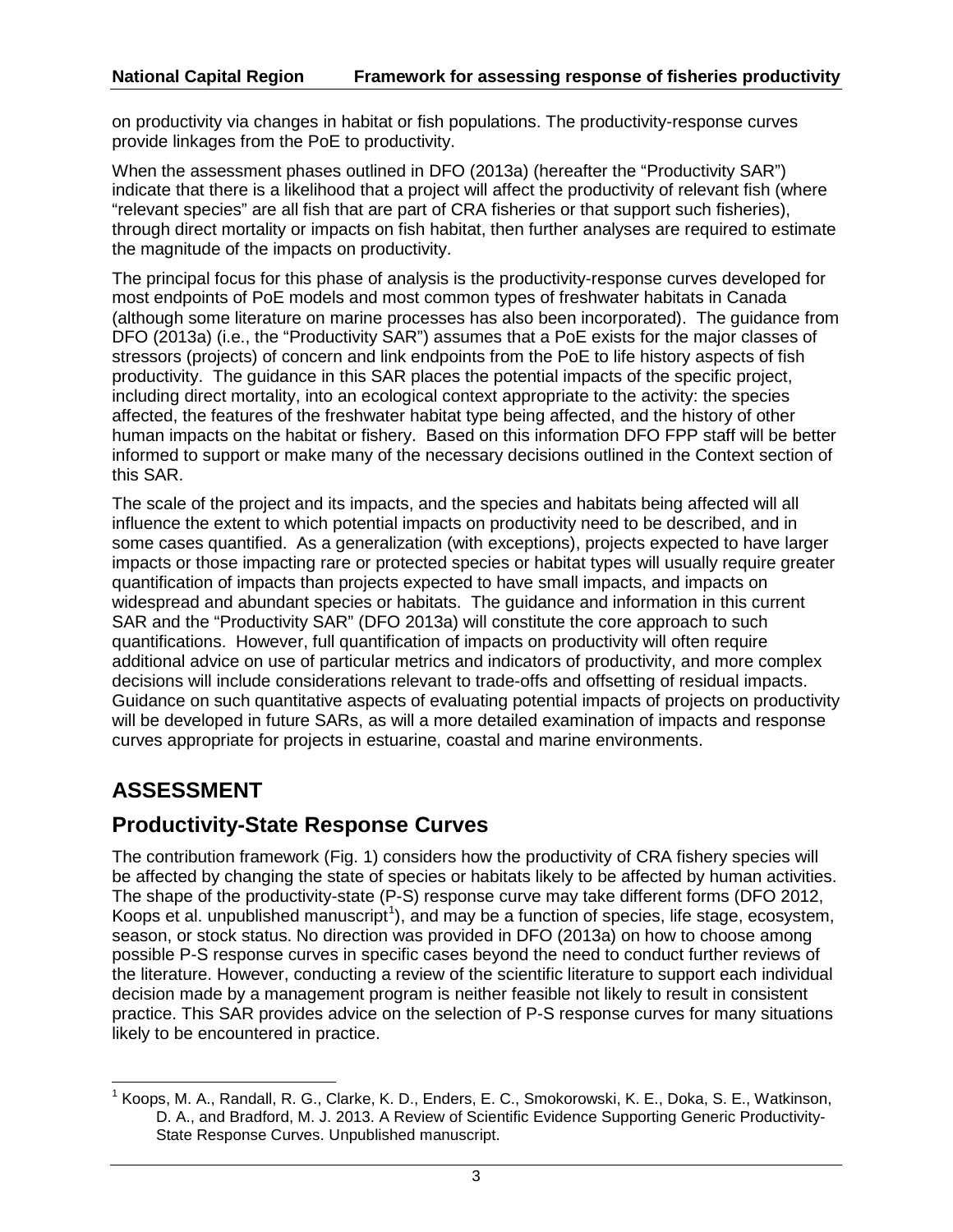

*Figure 2: Schematic of the contribution framework. The y-axis represents productivity measured along a continuum from low (bottom) to high (top). The x-axis represents state along a continuum from good (left) to poor (right), movement along the x-axis represents a change in state of species or habitats as stressors increase. Four reference points are identified: P1 is the benchmark reference productivity of the CRA fishery species; P2 is the depressed productivity of the CRA fishery species under maximum total or cumulative change to the affected species or habitats; S1 is a threshold state to the left of which stressors have little or no impact on fishery productivity (i.e., the upper plateau) and to the right of which productivity declines as state is further reduced; S2 is the threshold where the maximum total or cumulative is large enough to eliminate the contribution of the affected species or habitats to the ongoing productivity of the CRA fishery species (i.e., the lower plateau).*

The availability of information will determine the specificity with which P-S response curves can be described. There are three options:

- 1) When little or no information is available about the form of the response of fisheries productivity to changes in state, a default response curve can be used to support decisions.
- 2) When information is available in the scientific literature to identify the shape of the P-S response curve, generic curves may be described based on the literature. These can be based on other species or ecosystems than the one of concern, as long some justification can be provided for generalizing across species or ecosystems. Generic curves should provide a closer estimate of the shape of the curve than the default option.
- 3) When extensive site-specific information is available, it may be possible to describe species- or site-specific P-S response curves. There are strong scientific reasons to favour this approach conceptually, but is likely to be the exception as few species or ecosystems have been investigated fully enough to construct site-specific curves. However, if sufficient species- or ecosystem-specific information exists, it is preferable to use this information to support decision making.

In this SAR, first, a default P-S response curve is described, and then a rationale for choosing a generic P-S response curve for particular pressures and PoE endpoints (based on a review of the scientific literature), is provided for a sub-set of pathway of effect (PoE) endpoints.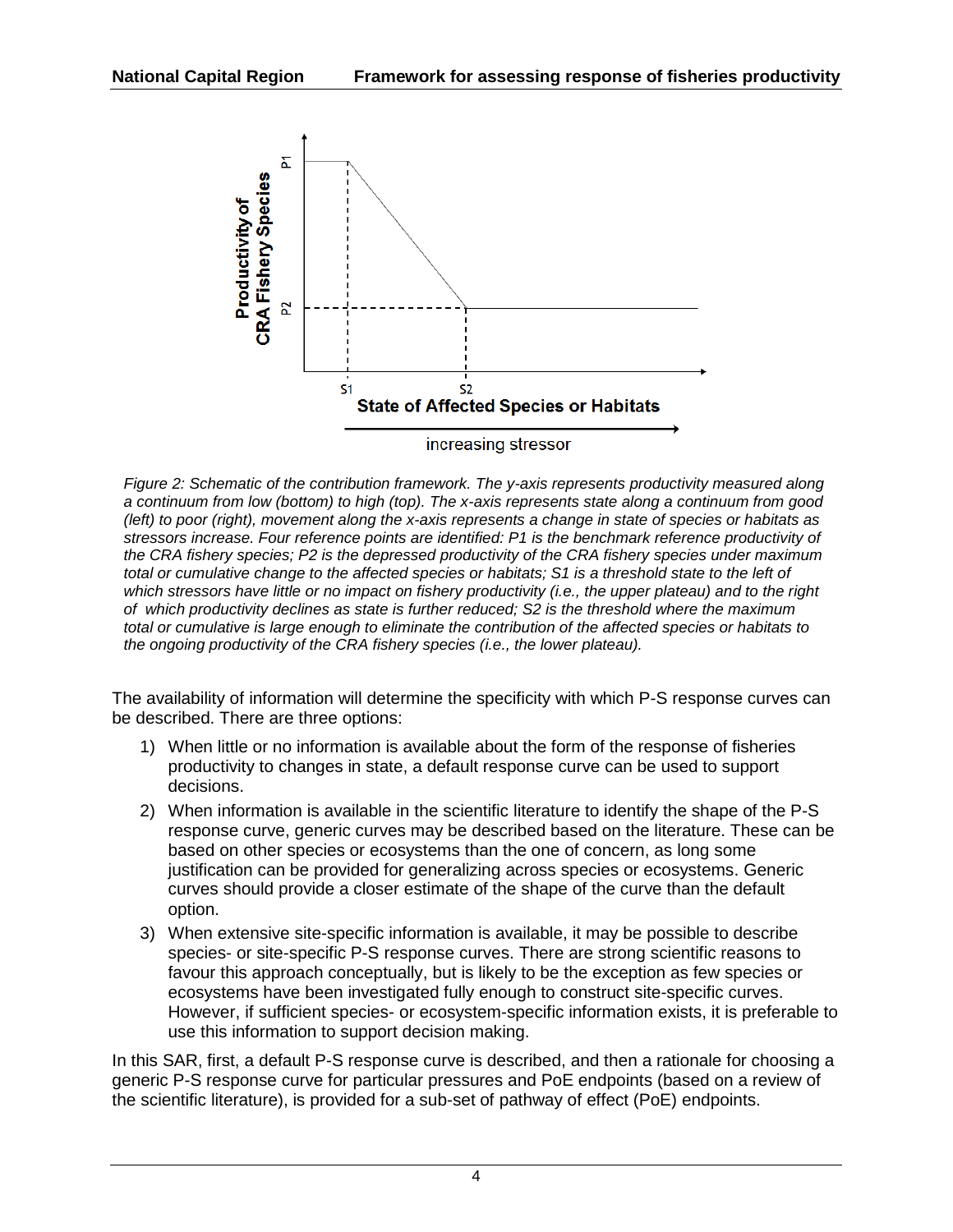## **Methods for development of P-S curves:**

For each PoE endpoint, the scientific literature was reviewed to identify (i) how the stressor represented by the endpoint is expected to influence fishery productivity, (ii) appropriate metrics of productivity, (iii) evidence for a generic productivity-state response curve, and (iv) any conditions that may modify the form of the response curve. In recognition of the interconnectedness of many of the effects considered, response curves are often crossreferenced instead of repeating information. These cross-references point to other P-S response curves that may be relevant to decisions due to inter-related effects.

The generic P-S response curves are based on the current best available information, and are expected to be revised when sufficient new knowledge is available. Because they are generalized curves for a given stressor, they may not represent any specific species or ecosystem with accuracy and precision, but are intended to describe how productivity is generally expected to respond to increases in a stressor over a reasonable range of stressor levels. The presented graphs have no quantitative scales, because it is biologically inappropriate to establish any universal absolute benchmarks for changes in productivity or changes in habitat features. Species life histories and intrinsic productivities, and their sensitivities to the state and trends in different types of habitat features differ too greatly for a single number on either axis to ecologically represent the same thing for all species and ecosystems. Notwithstanding this specificity, the origin of each graph can be taken as (0, 0); that is, the lowermost point on the productivity axis is considered to be the situation where the species of concern cannot maintain any fisheries productivity in the area of interest. The leftmost position on the state axis is considered to be the case where the habitat is in its baseline condition.

The establishment of the 'baseline condition' against which potential impacts are evaluated is a policy decision. Environmental policies (including fishery objectives) may provide guidance on the acceptable level of historic impact, and specify the operational baseline as either a particular state of the habitat or population, or its state at a particular time. Lacking policy guidance, the 'pristine' state of the ecosystem should be assumed.

Defining the baseline condition for the x-axis for specific ecosystems will require further consideration by both policy and science.

However the origin of the x axis is defined, many species and habitats will not be at the yintercept of these response curves at the time a project is being assessed. Determination of the current state of affected species or habitats will be needed. Among the considerations yet to be fully addressed are how past impacts on the area impacted by the project should be taken into account, and how cumulative effects of either multiple different activities in the same area or multiple repetitions of similar projects in adjacent areas should be treated in each project assessment. Likewise the uppermost position (the y-intercept) on the productivity axis can be ecologically interpreted as any of; the maximum sustainable productivity, the productivity of a healthy population, or the productivity associated with the fisheries management objectives. Finally, the rightmost position on the x- axis is intrinsically open-ended. It cannot always be considered as change so large that the habitat feature no longer exists. Whereas some features (such as macrophyte cover) can be totally eliminated, for features like temperature there cannot be a case when there is "no temperature", although there certainly can be cases where temperature has changed to the point where it is outside the thermal tolerance of the species of concern. In other cases even elimination of a feature may not result in the metric of productivity falling to zero, because some species may be able to maintain non-zero productivity even when a feature like cover is totally eliminated. In these response curves we have tried to represent the scale of the state axis as the range of impacts considered to include the plausible "worst-case scenario" for the extent to which a habitat feature may be altered by a single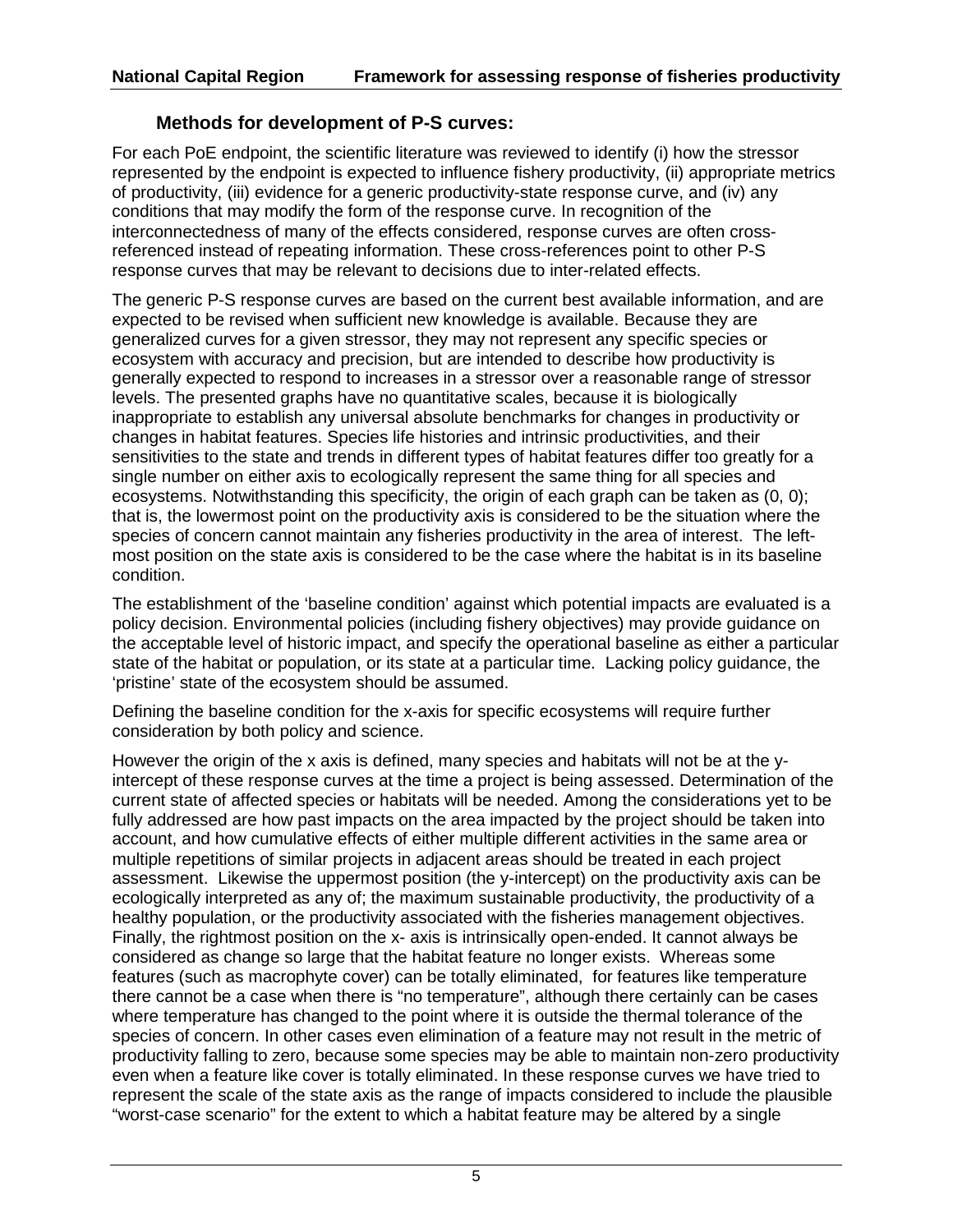project. In some response curves this means that the response curve will have an intercept with the state axis (i.e., the size of the habitat change is large enough to eliminate productivity) and in other curves, based on the best available evidence, it will not (i.e., there is some, if reduced, productivity, even at the most extreme plausible habitat change).

Multiple curves are presented in cases where the shape of the curve may depend on the described modifiers. In some cases, there may be a subsidy-stress response, where an initial addition of some stressor could increase productivity. While this response is real and documented in the scientific literature, it is not relevant to the assessment of potential loss of productivity. A subsidy may be relevant to a consideration of offsets.

# **Default P-S Response Curve**

When no information is available to identify the shape of the P-S response curve, the precautionary choice is a linear response (Fig. 3). This choice avoids assumptions about the existence of an initial plateau or increase in productivity at low levels of pressure or change in species or habitat. Essentially, in the interest of protecting fisheries and providing for their sustainability and ongoing productivity, the default assumption should be that any stressor that degrades the state of affected species or habitats will lead to a directly proportional decrease in fisheries productivity. The slope of the proportionality is from maximum plausible productivity in the baseline habitat or population state, to zero productivity in the habitat or population state considered to be incapable of supporting any productivity. Choosing an alternate P-S response curve as a default would risk the authorization of activities that will reduce fisheries productivity under the mistaken assumption that fisheries productivity is not being negatively affected.



*Figure 3: Proposed default productivity-state response curve when little or no information is available about the form of the response of fisheries productivity to changes in state.*

# **Generic P-S Response Curves**

While there is variability among the described productivity-state (P-S) response curves (Fig. 4), most demonstrate a curvilinear shape with the potential for an upper plateau and an initial (S1) threshold. Most of the response curves also show that there is potential for these stressors to reduce fishery productivity to zero if expressed strongly enough. In some cases, a linear response curve was a possibility, reinforcing the argument for use of a linear default P-S response curve when information is limited.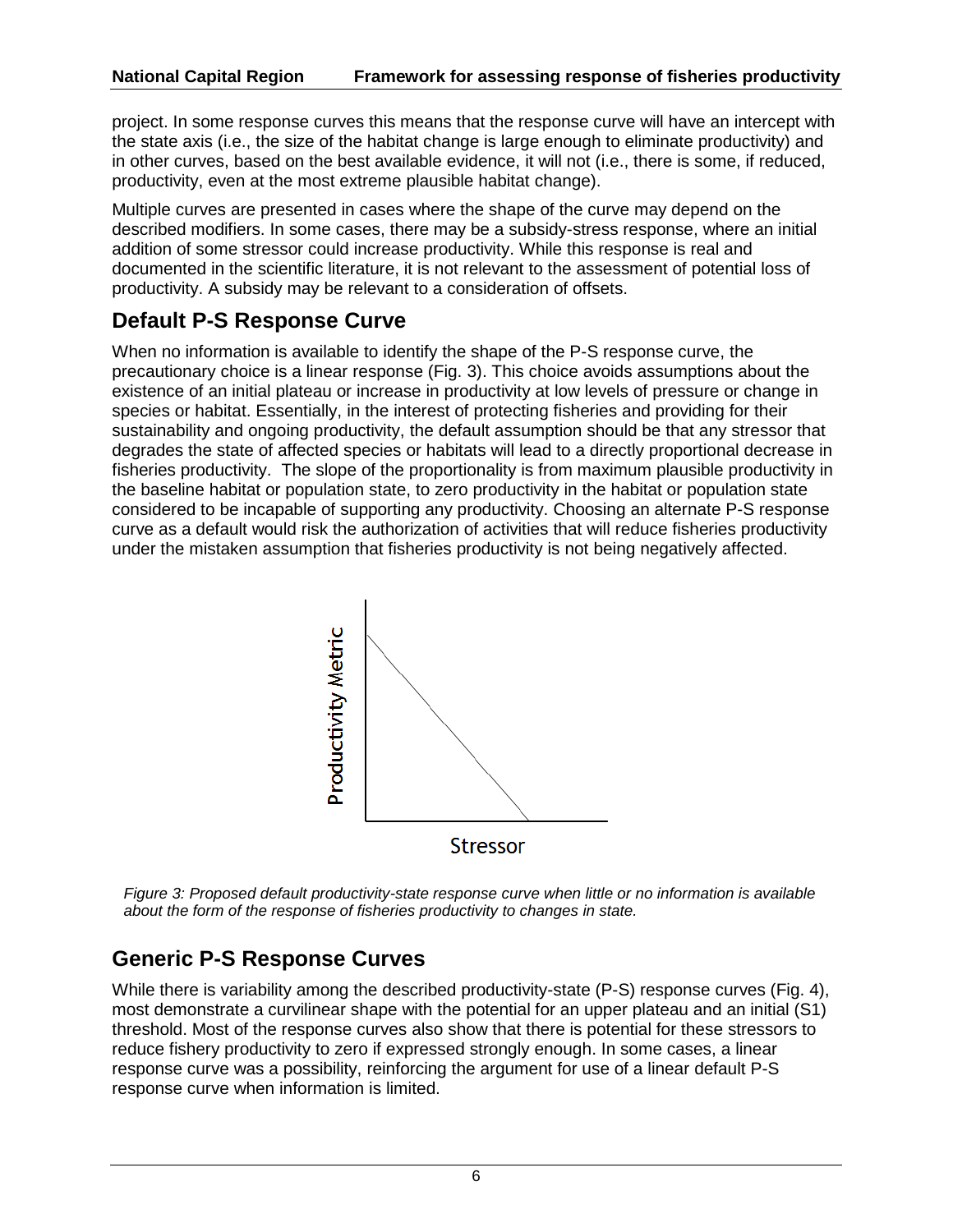The rationales for identification of generic productivity-state response curves for 12 Pathways of Effect (PoE) endpoints are found in Appendices 1-13 below.



*Figure 4: Generic productivity-state (P-S) response curves described for 12 pathway of effect (PoE) endpoints. No curve is shown for change in light (see below for explanation). The dotted/dashed lines indicate potential responses of various productivity metrics to stressors. Please refer to the relevant sections further in this document (and the accompanying Research Document) for additional explanations.*

# **Sources of Uncertainty**

Potential sources of uncertainty are relevant to the particular stressor in question. For a detailed discussion about sources of uncertainty, please refer to Appendices 1-13 below.

# **CONCLUSION**

This SAR summarizes the findings of an associated Research Document (Koops et al. unpublished manuscript<sup>1</sup>) to provide examples of productivity-state (P-S) response curves. Consistent with the FPP, these curves are described based on metrics or surrogates of productivity (see DFO 2013a), and core features of habitats or populations that PoE analyses have concluded are likely to be altered by various classes of projects. The examples within this SAR demonstrate that the productivity responses to changes in state can be described and quantified, and for some stressors it is possible to identify thresholds based on the scientific literature. Not all P-S response curves exhibit the same shape. Of the identifiable shapes most exhibit a curvilinear or linear response of decreasing productivity, though other shapes are documented or hypothesized.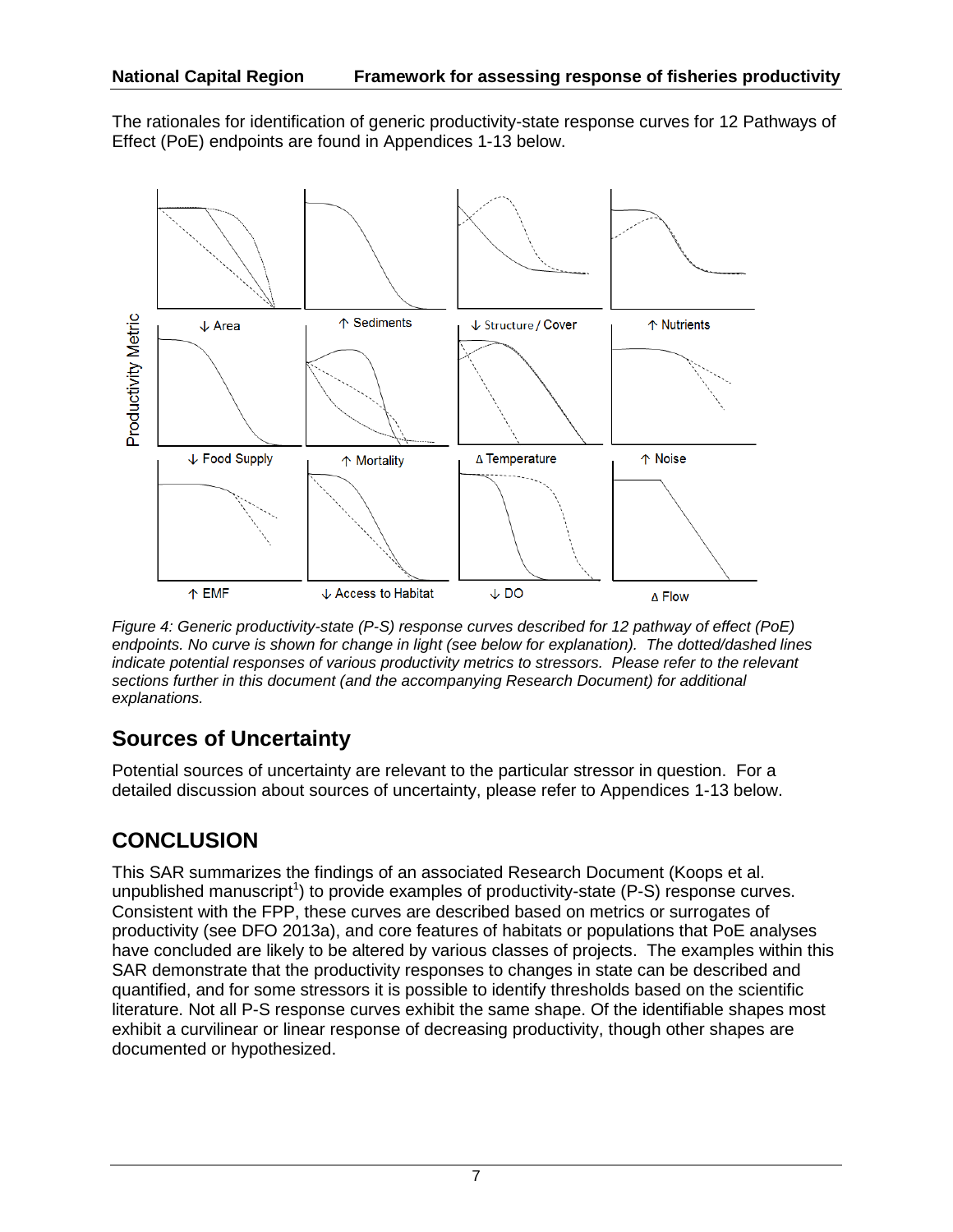# **OTHER CONSIDERATIONS**

Cumulative effects and multiple stressors are outstanding issues that need additional consideration. When making decisions, both the accumulation of effects from multiple impacts and the impacts from more than one stressor from a single project will need to be considered. Some of the scientific literature suggests that cumulative effects may be best considered at a strategic or regional level instead of the project level. The P-S response curves presented fit well in a cumulative effects assessment framework, but as currently developed are not a complete consideration of cumulative effects. Project level decisions typically will need to consider the impacts of multiple stressors from a given project. Each P-S response curve is presented as a productivity response to a single stressor (e.g.,, change in temperature or change in cover). Most projects will involve multiple stressors, and some stressors may interact (e.g., removing cover can affect temperatures).

No advice is provided here on combining the effects of multiple stressors from a single project. Future science advice should be sought on the handling of multiple stressors and cumulative effects in support of FPP decisions, as these have important implications for quantifying impacts on fisheries productivity and implementation of the Fisheries Protection Provisions.

Projects which do not cause measurable changes to habitats or populations cannot be said to meet the criteria of "serious harm" in the *Act*, and this framework cannot be applied. Nonetheless for pressures where the response curves predict substantial loss of productivity over some range of the habitat or population feature represented by the x-axis, other tools for managing the number of projects in a watershed might be desirable.

Additional Science work is required to provide guidance for defining the 'baseline condition' for the x-axis for specific ecosystems.

Finally, there is a need to periodically re-visit the advice within this report, particularly to update the Annexes as new information becomes available, and/or to include new stressors not addressed in this report, and to provide a more detailed examination of impacts and response curves appropriate for projects in estuarine, coastal and marine environments.

# **SOURCES OF INFORMATION**

This Science Advisory Report is from the March 12-14, 2013 National Peer Review on Additional Science Guidance for Fisheries Protection Policy: Science-based Operational tools for Implementation. Additional publications from this meeting will be posted on the [Fisheries and](http://www.isdm-gdsi.gc.ca/csas-sccs/applications/events-evenements/index-eng.asp)  [Oceans Canada \(DFO\) Science Advisory Schedule](http://www.isdm-gdsi.gc.ca/csas-sccs/applications/events-evenements/index-eng.asp) as they become available.

- DFO. 2009. [A Fishery Decision-Making Framework Incorporating the Precautionary Approach.](http://www.dfo-mpo.gc.ca/fm-gp/peches-fisheries/fish-ren-peche/sff-cpd/precaution-eng.htm)
- DFO. 2012. [Science Advice to Support Development of a Fisheries Protection Policy for](http://www.dfo-mpo.gc.ca/csas-sccs/Publications/SAR-AS/2012/2012_063-eng.html)  [Canada.](http://www.dfo-mpo.gc.ca/csas-sccs/Publications/SAR-AS/2012/2012_063-eng.html) DFO Can. Sci. Advis. Sec. Sci. Advis. Rep. 2012/063.
- DFO. 2013a. A science-based framework for assessing changes in productivity, within the context of the amended *Fisheries Act.* DFO Can. Sci. Advis. Sec. Sci. Advis. Rep. 2013/071.
- DFO. 2013b. Framework for Assessing the Ecological Flow Requirements to Support Fisheries in Canada. DFO Can. Sci. Advis. Sec. Sci. Advis. Rep. 2013/017.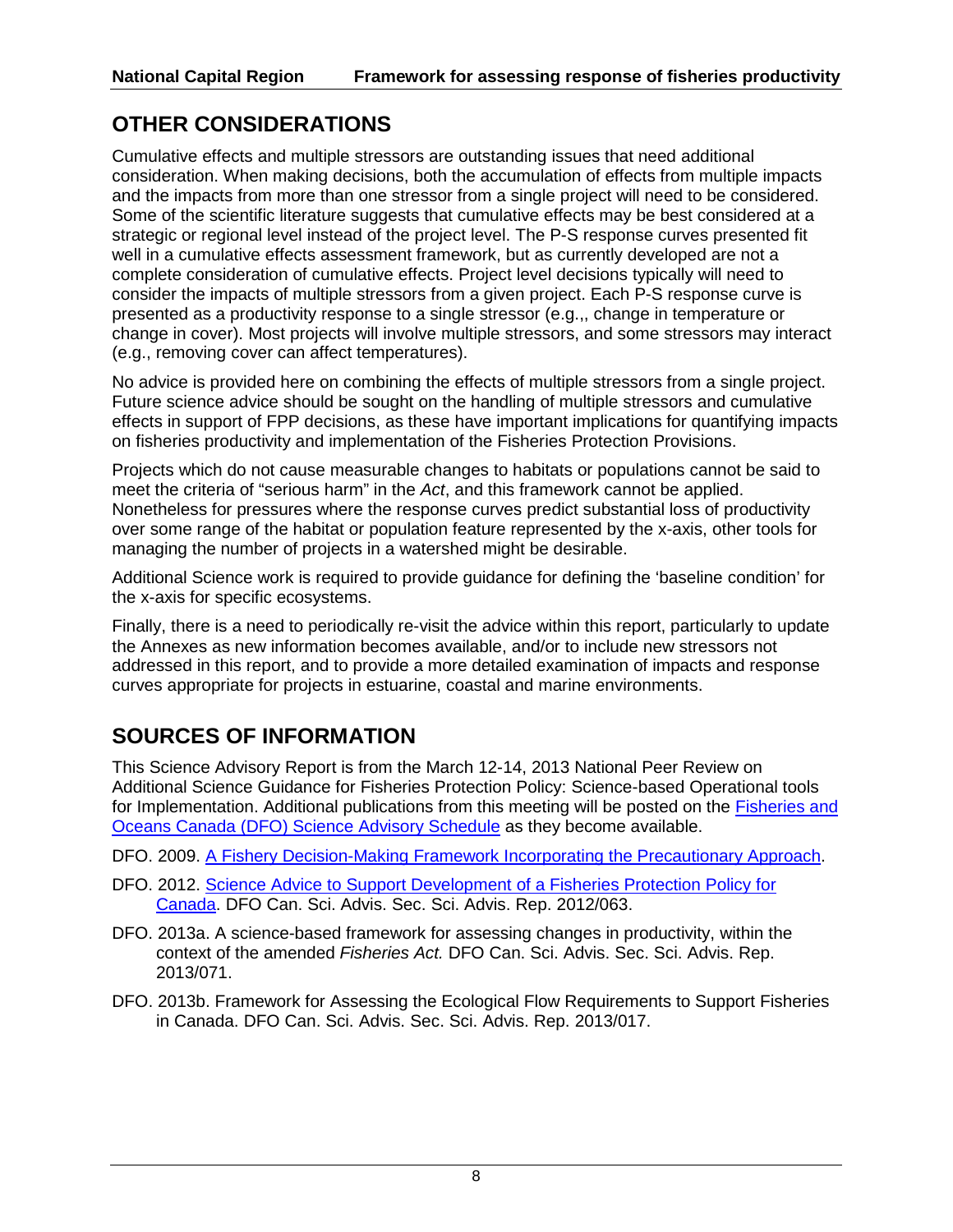# **APPENDIX 1: LOSS OF WETTED AREA**

Loss of wetted area is a permanent loss in surface area (from wet to dry) of river, lake, estuary or coastal marine habitat. Loss of wetted area impacts fisheries productivity because it results in a reduction in the habitat available for occupancy and consequently may reduce the maximum sustainable population size (carrying capacity). This will occur whenever population carrying capacity (and fishing yield) is proportional to the size of the habitat area.

## **Typical Causes:**

- Any in-water project that results in a loss of wetted area, including:
	- o Infilling, i.e., the deposition of materials onto the bottom of any water body
	- $\circ$  Placement of structures in water that create a footprint (e.g., footings for bridge)
	- o Whole lake destruction (such as lake disposal of tailings from a mine)
	- o Man-made barriers that prevent fish access to habitat (described under: "Change in Access to Habitat").

## **Relationship:**

- The relationship between the habitat area (x axis) and productivity (y axis) is curvilinear, with a sharp decline in productivity beyond a certain threshold of area loss (see figure)
- The width of the upper plateau before the threshold depends on habitat type and habitat supply, ranging from zero (no threshold if habitat is unique and not abundant elsewhere) to wide (if the type of habitat is abundant elsewhere and the species' life history allows some compensatory processes in alternative areas)
- The linear relationship (no threshold and proportional reduction in productivity) is the precautionary default (conservative)

Even if the relationship is curvilinear, it can be approximated with linear or segmented-linear regression, with linear the preferred approximation (when there is no reason to expect a broad plateau before the threshold), and with segmented regression another possibility (if there is reason to expect a plateau).

### **Mechanisms:**

- Loss of wetted area impacts fisheries productivity because it results in a reduction in the habitat available for occupancy and consequently may reduce the maximum sustainable population size (carrying capacity)**.**
- Many vital rates, including recruitment, growth, survival and movements, are linked to area of occupancy. Hence population carrying capacity (and fishing yield) is proportional to the size of the habitat area.

### **Evidence:**

- The habitat area-productivity relationships are based on science literature:
	- o Quantitative habitat-population models
	- o Habitat area-based conservation limits from fisheries management plans (e.g., 2.4 eggs/ $m^2$  for Atlantic salmon)
	- o Empirical stock-recruitment models showing some compensation or at least density dependence in the response of productivity (R) to spawning population size, and by inference to habitat available to support the spawning population
	- o Empirical ecosystem-scale predictive models of fish biomass, production or yield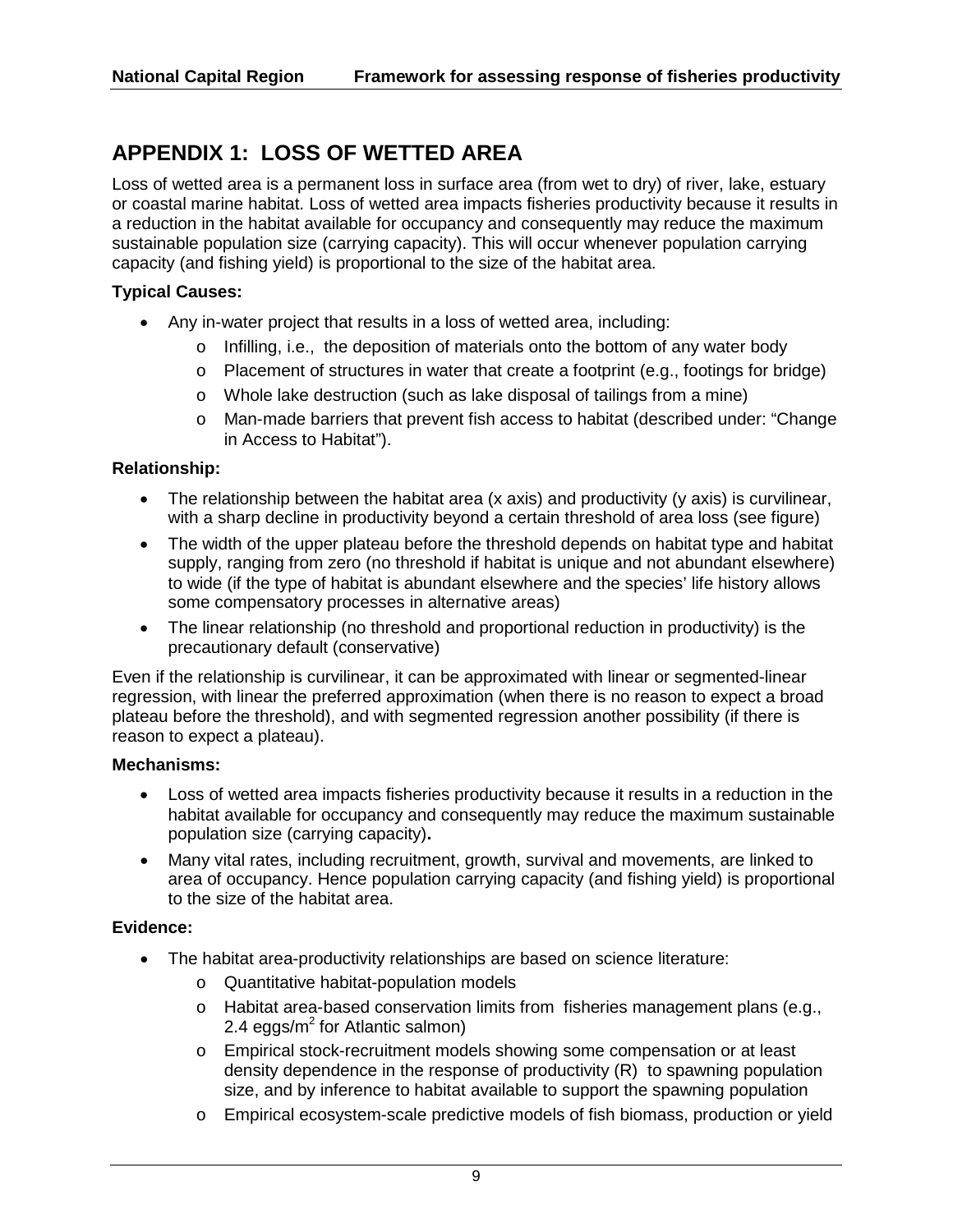## **Metrics:**

- State axis indicator (stressor) of the relationship is the quantity of each habitat type for which loss occurs.
- Productivity axis indicators (productivity) depend on the spatial scale of the project. For small to medium scale projects, which can be measured in square metres, the indictors are: growth, survival, reproduction, movements or other life history features. To infer the effects of small or medium sized projects on productivity for an entire fishery, the local loss of productivity (y-axis) should be scaled by the proportion that the area of affected habitat represents of the total habitat available to the population (full range of the x-axis).
- Alternatively, small or medium scale habitat assessments can be made by applying a similar proportional 'down-scaling' from knowledge of regional productivity to the relative size of the impacted area
- For large scale projects, measured in hectares (ha), the indicators are: production, biomass, abundance or yield

#### **Modifiers:**

- The generalized area-productivity relationship and the inferred loss of carrying capacity would apply to most regions of Canada.
- However, factors affecting the specific plateau and slope of the relationship include:
	- $\circ$  Ecosystem: the threshold and slope are related to ecosystem productivity (narrower plateau and steeper slope for highly productive ecosystems such as coastal wetlands and estuaries than for less productive ecosystems such as exposed coastal marine areas or exposed shorelines of large lakes)
	- $\circ$  Habitat type: reduced or no plateau and steep slope if habitat is unique (rare), essential fish habitat (important fitness consequences), or an ecologically significant area for other reasons (habitat that supports relatively high productivity and biodiversity)
	- o Habitat supply: reduced or no plateau if the extent of similar habitat in the vicinity of the project is limited
	- o Body size: for both species and life stages within species, large-bodied fish require more area per individual than small-bodied fish. Thus the threshold and slope of the area-productivity relationship depends on both the species and life stage.

### **Cautions:**

- In addition to the loss of wetted area, habitat quality in the vicinity of the project may be affected, if residual effects occur despite mitigation.
- If local habitat is affected, other PoE endpoints of concern are change in habitat structure and cover, change in sediment concentrations and their relevant response curves. These endpoints can affect productivity because of impacts to vital rates.
- Impacts of small or medium scale projects would be difficult to measure at a CRA fish population scale, but cumulatively could be significant.
- If access to habitat is changed, curvilinear relationships would apply (described under "Change in Access to Habitat").

### **Other relevant curves:**

• See Baseflow and Hydrodyamics. The loss of wetted area can affect many other physical parameters and should not be considered in isolation. Response curves for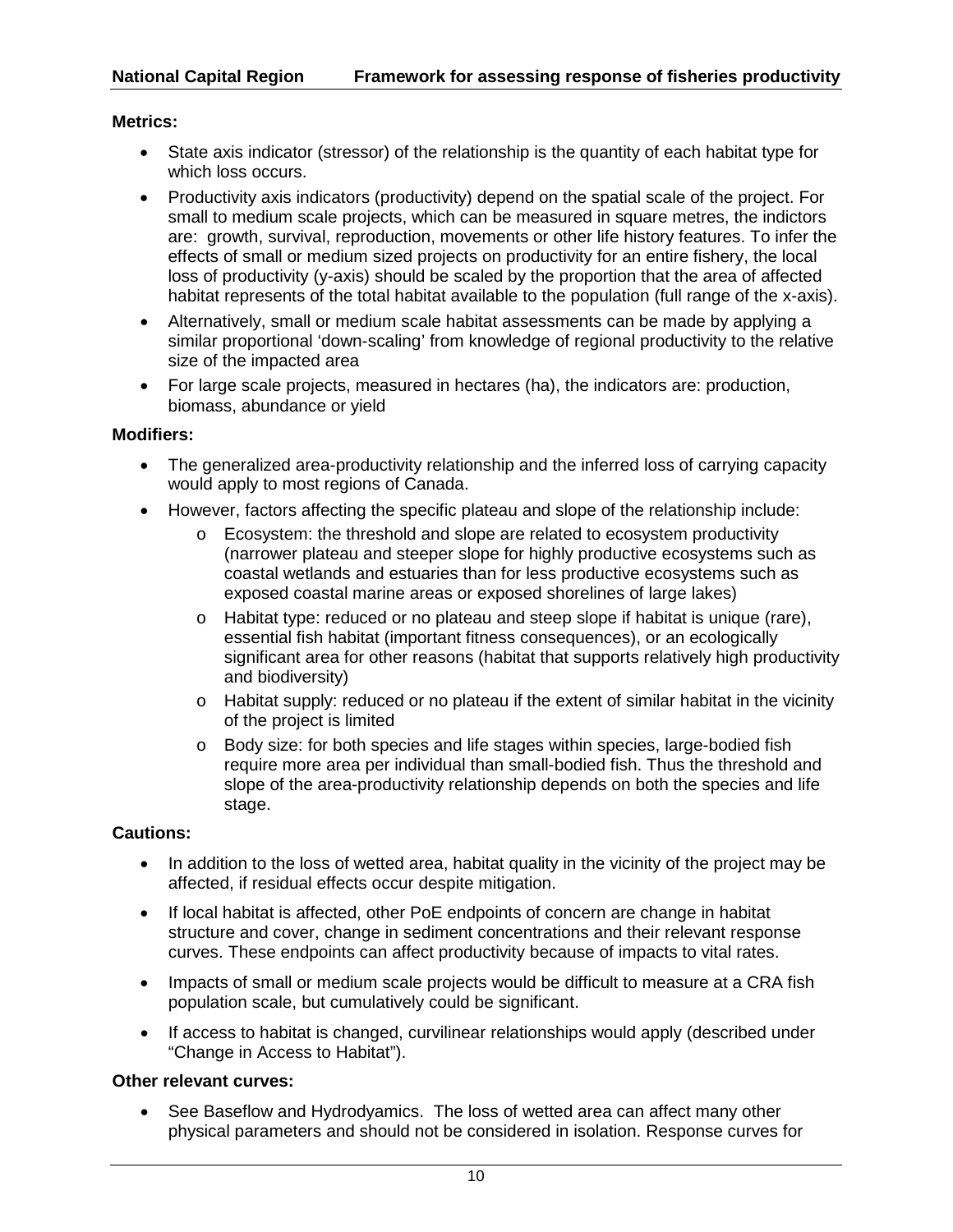water temperature, oxygen, nutrient concentrations, access to habitat, and sedimentation are relevant with respect to loss of wetted area.



*Figure 5: Response of fisheries productivity to decreasing wetted area.*

- The generalized relationships between loss of wetted area and productivity, showing response functions that are linear (default; dashed), segmented (solid line), or curvilinear.
- Data from the literature strongly support the curvilinear relationship.
- The width of the upper plateau, before a decline in productivity, depends on habitat supply and the habitat type being lost to the footprint or altered in the vicinity of the project. There would be no threshold if the lost habitat is unique or essential (high suitability) but a wider threshold if there is abundant habitat of a similar type in the vicinity.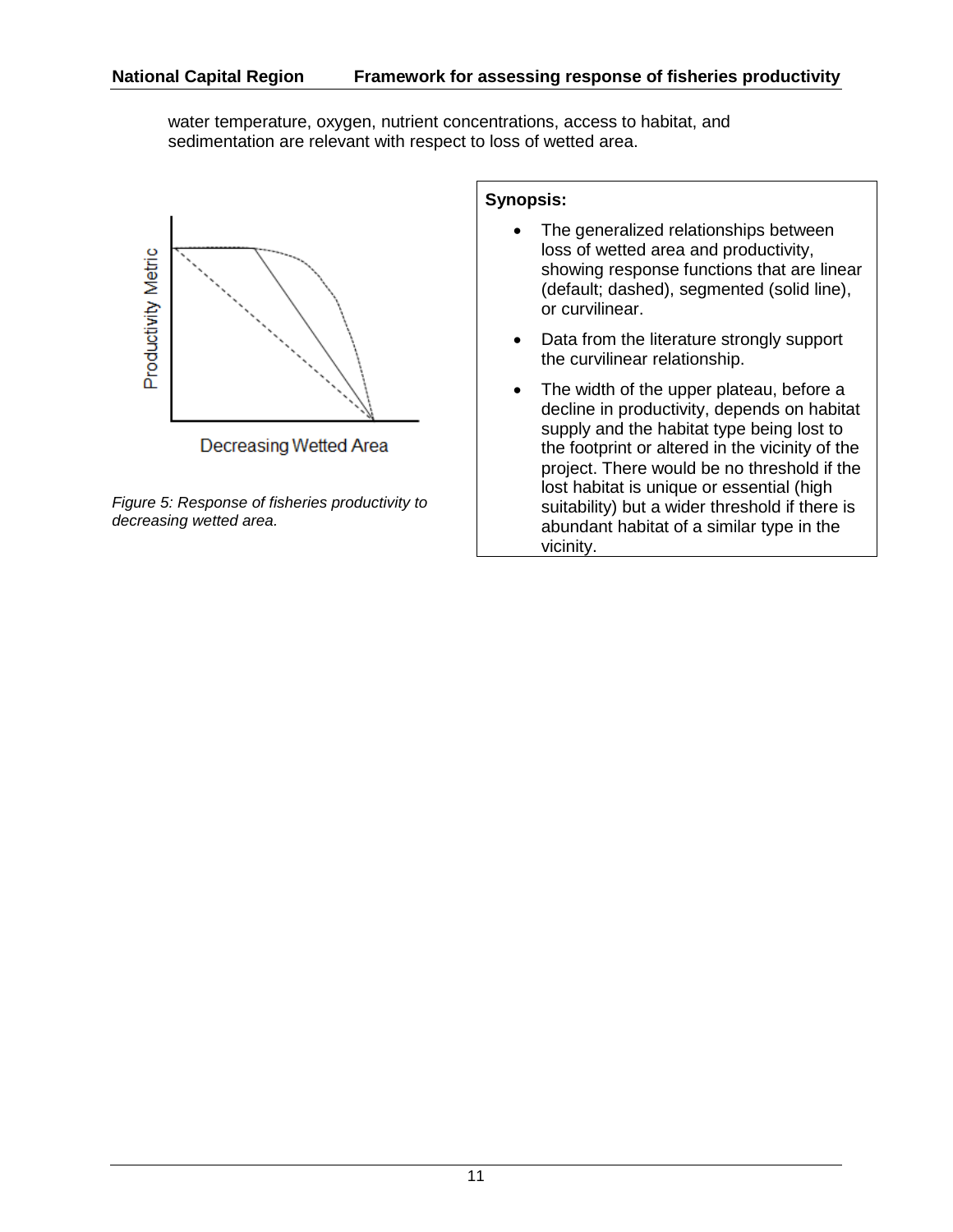# **APPENDIX 2: CHANGE IN SEDIMENT CONCENTRATION**

## **Typical Causes:**

• A change in sediment concentration can result from increases in either suspended sediment in the water column or fine material in the streambed. This endpoint appears in most of the current PoE from both land-based and in-water activities. It is well documented that response of fish to suspended sediment is a function of sediment concentration and duration of exposure.

### **Relationship:**

- The relationship is non-linear. There is evidence for an initial plateau where small increases in sediment concentration do not have significant impacts on productivity. Very high suspended sediment concentrations can kill fish. Lower concentrations can elicit sub-lethal, behavioural and growth effects, including reduced egg survival. The width of the upper plateau and the rate of decline will be dependent on species and local environmental conditions.
- Increases in sediment concentration can affect fishery productivity through the following mechanisms:
	- $\circ$  fish habitat with increased sediment accumulation fills interstitial spaces, making these spaces less suitable for egg survival and larval emergence reduced by sediment accumulation;
	- o direct physiological effects, especially sublethal effects;
	- o foraging and growth is reduced by increased turbidity, decreased primary production and macrophyte growth, and reduced benthic invertebrates;
	- o behavioural avoidance of turbidity (when possible); turbidity is known to break down behaviours such as dominance hierarchies, territoriality, schooling, etc.;

As a result of these types of processes, fish abundance is reduced and community structure changes with sediment accumulation in streams.

### **Mechanisms:**

• A change in sediment concentration can result from increases in either suspended sediment in the water column or mobilization of fine material in the streambed. Suspended sediments can interfere with various biological and/or physiological functions of fish which are not acclimatized to such levels of sediment.

### **Evidence:**

• The majority of studies have been conducted on salmonids; where studies have been conducted on other fishes, the results are generally consistent with those from salmon. The exceptions are fishes that use soft sediments; these fishes can be more abundant in streams with increased turbidity.

### **Metrics:**

• Productivity metrics include fish production, fish abundance, fish community structure, survival, and growth.

### **Modifiers:**

• Potential modifiers of the impact of sediment concentration on fishery productivity include duration of exposure (shorter exposures have lower impacts), stream flow rates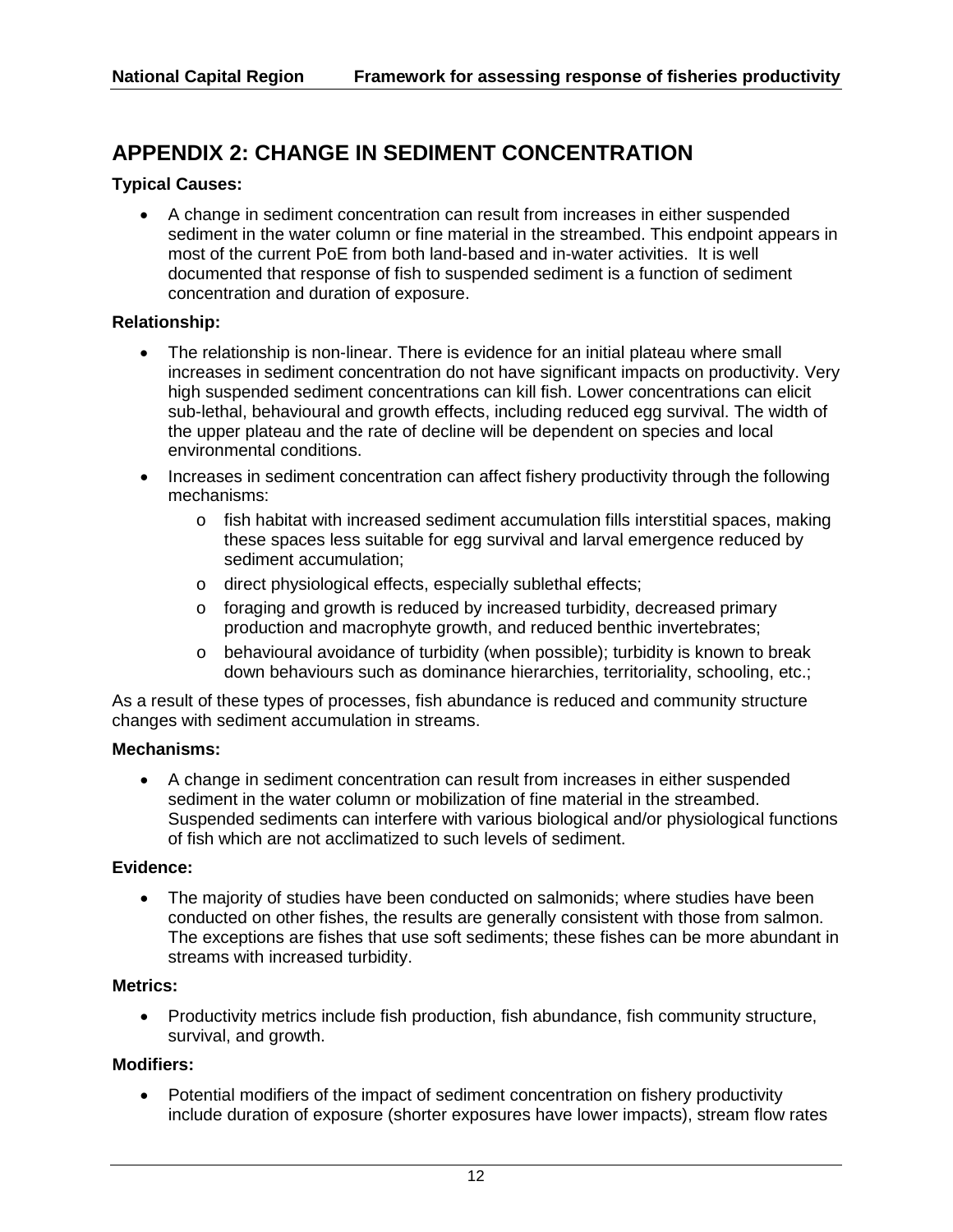## **National Capital Region Framework for assessing response of fisheries productivity**

(higher flow rates clear sediments more effectively), fish body size (smaller body sizes are associated with lower tolerance to sediment), and temperature (less tolerance at lower temperatures). These modifiers can change the width of the upper plateau or the steepness of the declining portion of the response curve, but they are not expected to change the curvilinear shape of the response curve.

#### **Other relevant curves:**

• Other response curves that can affect the response to changes in sediment concentration include temperature, baseflow, and hydrodynamics. Changes in sediment concentration can also interact with changes in structure and cover, nutrient concentration, food supply, access to habitat, light, and dissolved oxygen.

### **Cautions:**

• Some fish species (e.g., Bull Trout) and life stages (e.g., early life history) can be particularly sensitive to increases in sediment concentration. These sensitive species and life stages may have little or no initial plateau, exhibiting declines in productivity with any sediment increases.



*Figure 6: Response of fisheries productivity to increasing sediment concentration.*

- Fisheries productivity can be reduced through increases in either suspended or deposited sediments.
- There is extensive evidence that sediment can kill fish, elicit sub-lethal, behavioural and growth effects, and reduce egg survival.
- Sediment effects can be worsened by longer exposure time, lower flow rates, and lower temperatures. These conditions may narrow the initial plateau or steepen the rate of decline of the response curve.
- Some species or life stages may be more sensitive to sediments than other species or life stages.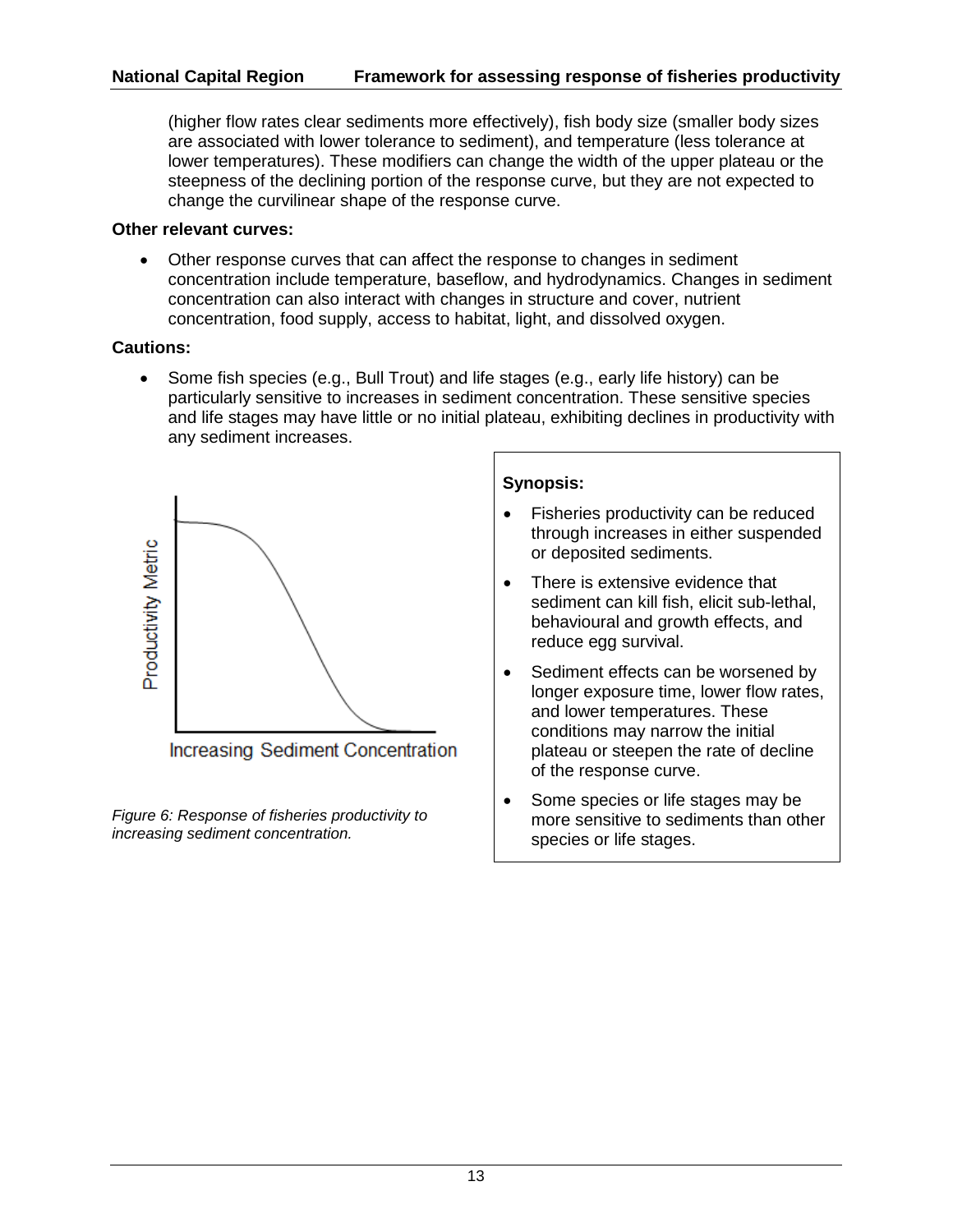# **APPENDIX 3: CHANGE IN STRUCTURE AND COVER**

### **Typical Causes:**

• A change in structural heterogeneity results from projects that reduce habitat complexity (e.g., dredging, channel realignment, shoreline stabilization, riparian clearing), or less frequently from projects that increase structural habitat complexity (e.g., habitat restoration via addition of boulders, woody debris, etc.).

#### **Relationship:**

• Experimental evidence supports a direct and proportional (linear) relationship between most aspects of habitat structure and cover and fishery productivity, but the maximum reduction may not result in zero productivity since habitat is not eliminated (curve a). There is some evidence in the literature to support a subsidy-stress response curve for a change in vegetative cover (e.g., macrophytes and seagrass) with maximum productivity achieved at intermediate densities (curve b).

#### **Mechanisms:**

• Structure and cover provide critical elements of fish habitat for various life history stages. The spatial arrangement of habitat types and the complexity of the aquatic ecosystems are important environmental drivers of fish distributions and diversity. At the individual level, structure and cover provide protection against predators; can reduce competition via visual barriers, and provide shelter against environmental elements (e.g., hydraulic forces in rivers).

#### **Evidence:**

• A meta-analysis provided the strongest evidence linking fish productivity to habitat structure and cover with 75% of experiments showing a significant direct response to habitat manipulation. A narrative literature review demonstrated less definitive results, with experimental simplification of habitat showing more consistent reductions in productivity measurements than increases in productivity associated with habitat restoration activities.

#### **Metrics:**

• Indicators shown to respond to change include fish diversity, biomass, and abundance.

#### **Modifiers:**

• Two suggested potential curve modifiers include the proximity of available suitable alternative habitat and the density of local populations. Both potential modifiers could reduce the slope of the curve and increase the level of the lower threshold by either shifting the location of population productivity to the alternate habitat, and/or releasing the remaining individuals from density dependent factors (e.g., reduction in competition can increase growth and survival).

#### **Other relevant curves:**

• Other relevant response curves include change in sediment concentrations, change in food supply, change in temperature, change in hydrodynamic patterns and access to habitat.

#### **Cautions:**

• Two cautions need to be considered when applying the response curves.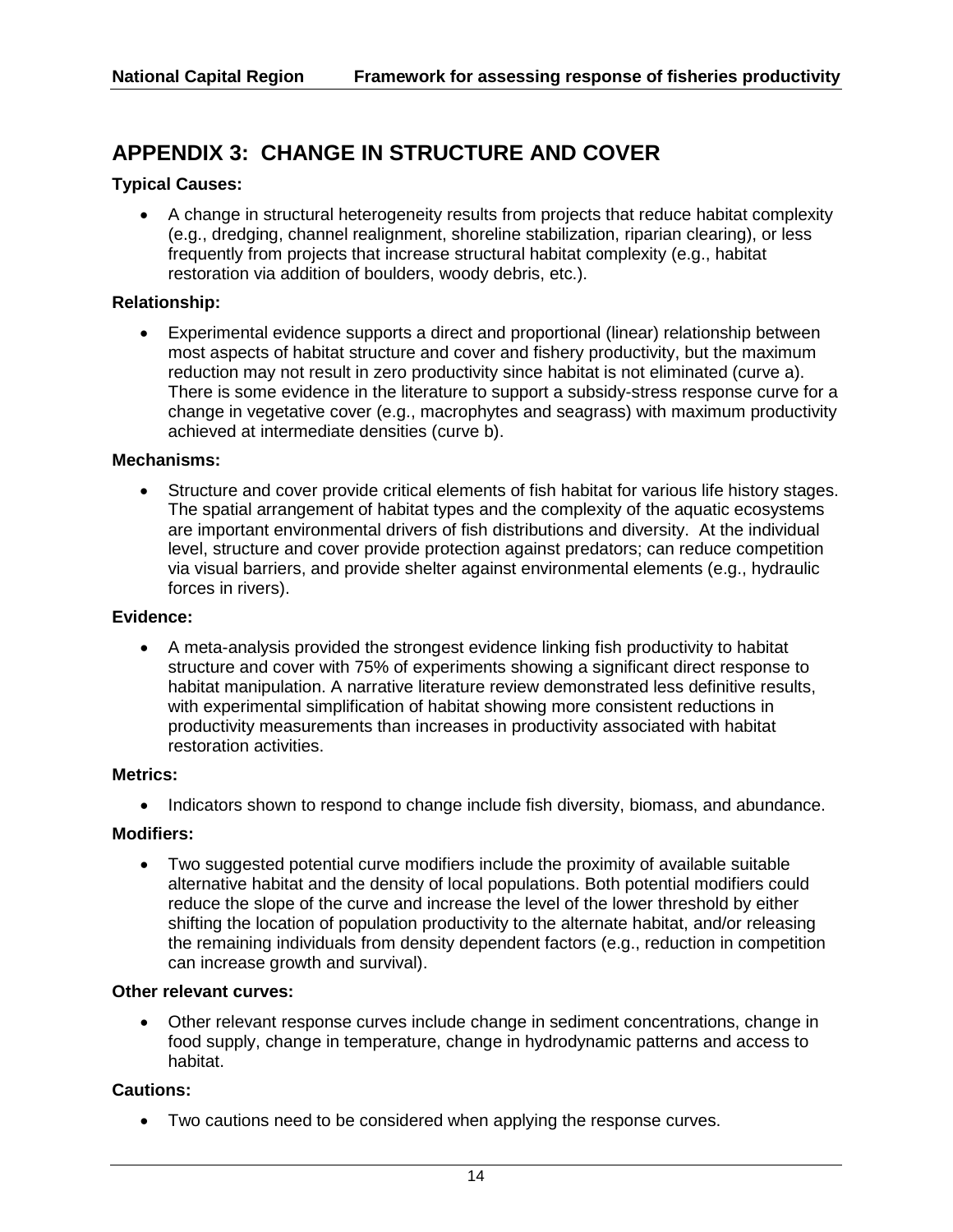- 1) The recognition that even if absolute fishery productivity may not drop to zero at the extreme end of habitat simplification (e.g., a concrete channel), it is highly probable that the form of that productivity will likely not be highly valued species (e.g., Common Carp, which may persist at levels of cover so low that productivity has been lost by most other fish species more valued as CRA fisheries). Where available, the objectives of relevant fisheries management plans must be considered.
- 2) The potential increase in productivity with initial vegetation removal applies only in cases where the density of vegetation and extent are high and partial removal would increase habitat heterogeneity.



*Figure 7: Response of fisheries productivity to decreasing structure and cover; decreasing vegetation.*

- Habitat simplification (loss of structure or cover) generally results in a loss of fisheries productivity. The relation is linear, meaning that in most cases, any amount of simplification will reduce fisheries productivity (curve a).
- Many fish that are part of CRA fisheries are sensitive, in at least some life stages, to habitat simplification. Sensitive fish will leave the area to seek more complex habitat, if it is available and accessible. In many ecosystems, the species that leave may be replaced by less sensitive species (e.g., Common Carp), so the overall fishery productivity may not be completely eliminated, even at extremes of habitat simplification (e.g., concrete channels). The replacement fish productivity results in the lower plateau of the response curve remaining above zero.
- However, at such extremes, the fish species that are able to thrive may not be valued as CRA fisheries or part of a fisheries management plan. The remaining fish productivity, therefore, may not be the type needed to meet fisheries management objectives. In this case the lower plateau of fishery productivity relevant to the FPP may be zero.
- The change in aquatic vegetation cover is a special case which can result in increased fisheries productivity at intermediate densities of vegetation (curve b). However, removal of vegetation is only likely to increase fisheries productivity if the original vegetation cover and extent is high.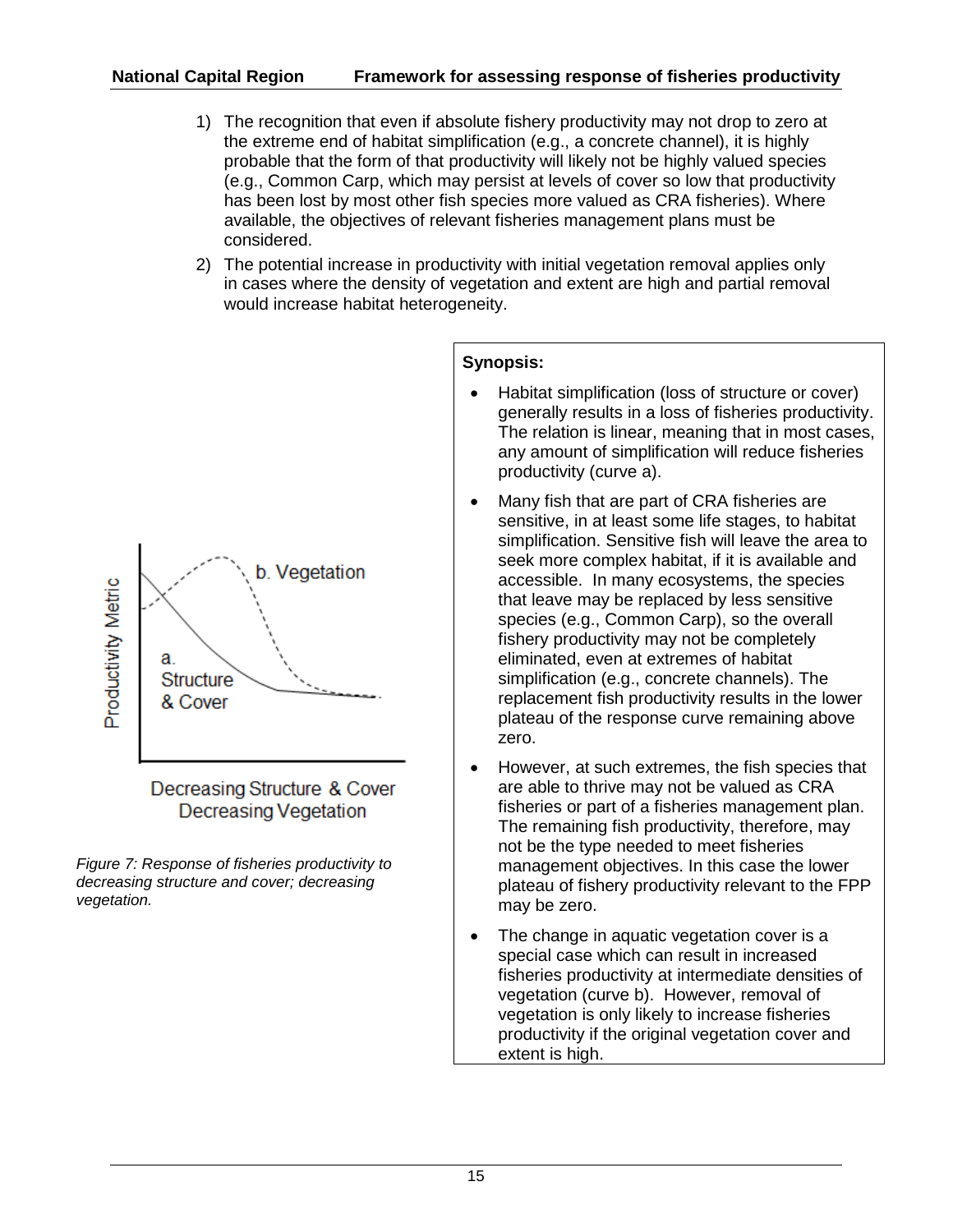# **APPENDIX 4: CHANGE IN NUTRIENT CONCENTRATION**

## **Typical Causes:**

• Activities leading to increased nutrient concentrations from point source and non-point source pollution; including removal of riparian or aquatic vegetation, row crop agriculture, organic debris management, livestock grazing, and industrial, agricultural and municipal wastewater management and habitat modification such as dredging

### **Relationship:**

- The relationship is non-linear. In some species, total fish production, total fish biomass, and somatic growth are positively related to small or moderate increases in nutrient concentrations when initial concentrations are low to moderate, and productivity may exhibit a subsidy-stress shaped response curve. Initially, increases in nutrient concentrations may increase fishery productivity, but then fishery productivity will decrease in response to the decreased abundance of species intolerant of nutrient enrichment (hereafter "intolerant species") and other eutrophication impacts. In most eutrophic ecosystems, initial increases in nutrient concentrations are expected to have little or no impact on fishery productivity but fishery productivity can decrease at higher levels of eutrophication impacts. Except in cases where the fishery productivity is dependent on intolerant species (fish species that cannot adapt well to eutrophic conditions) or extremely eutrophic conditions are reached, fishery productivity is not expected to be completely lost due to increased nutrient concentration.
- The presence and abundance of intolerant species are negatively and linearly related to nutrient concentrations.

### **Mechanisms:**

• Eutrophic systems are more likely to produce algal blooms and have indirect impacts on fish through reduction in dissolved oxygen and other habitat impacts (e.g., loss of aquatic macrophytes and benthic fauna).

### **Evidence:**

- The productivity of fisheries is strongly determined ultimately by production at the base of the food web. Primary production is controlled by nutrients. Both phosphorus (P) and nitrogen (N) can be limiting nutrients in aquatic ecosystems; evidence suggests that freshwater ecosystems respond most strongly to phosphorus.
- Overall, fish production and total fish biomass are positively related to total phosphorus (TP) in freshwater. Nutrient increases are associated with better growth for some species.
- Species differ in their responses to the ecosystem effects of increased nutrient concentrations and the structure of fish communities change with ecosystem trophic state. Intolerant species are reduced in abundance or disappear in eutrophic ecosystems.

### **Metrics:**

• Productivity metrics include fish production, invertebrate (secondary) production, fish growth and fish community composition.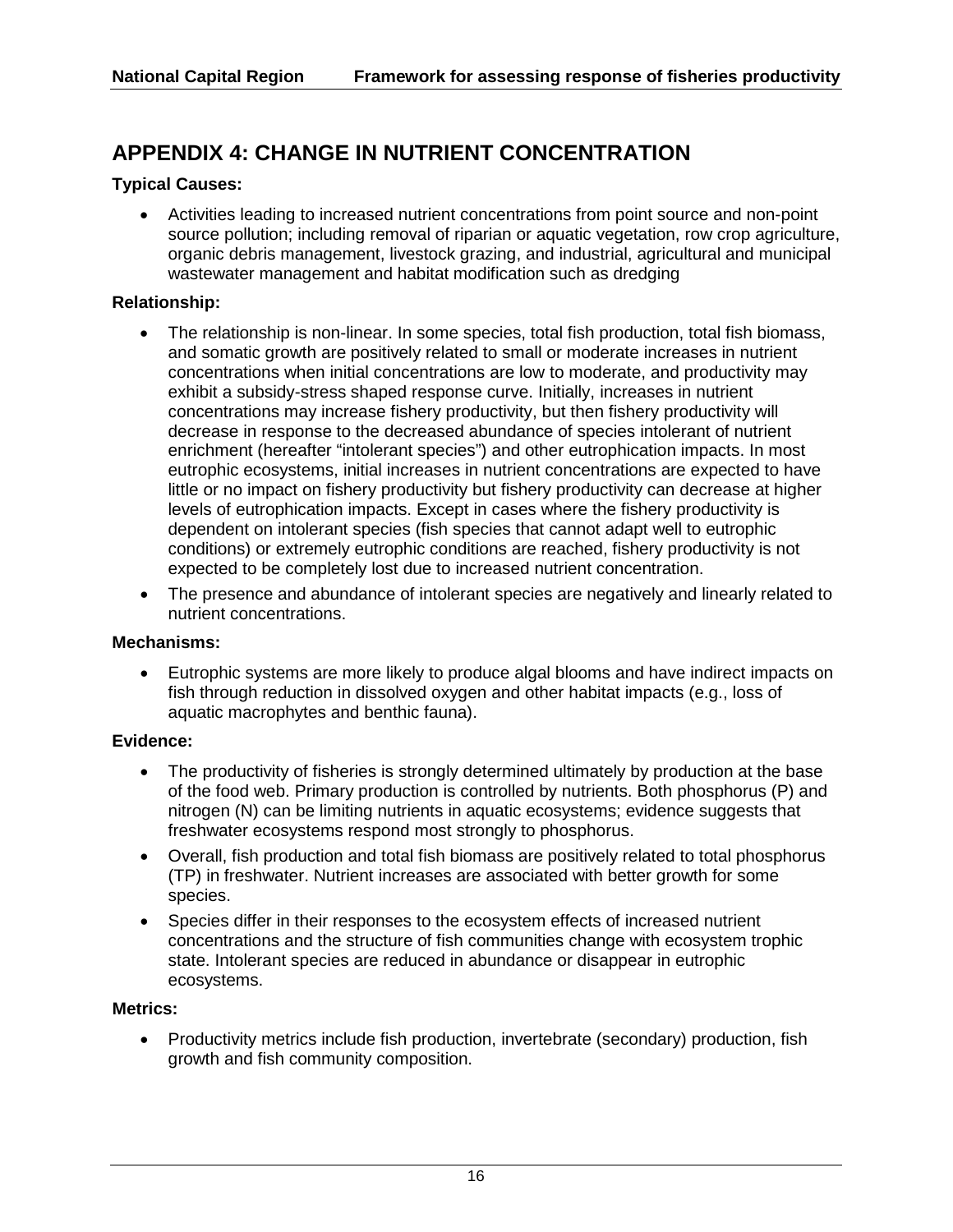## **Modifiers:**

• Both the natural and current state of nutrient enrichment are potential modifiers of the shape of the P-S response curve. Naturally oligotrophic and eutrophic ecosystems can be expected to respond differently to changes in nutrient concentration. Changes in nutrient concentration are expected to interact with other stressors such as climate change and changes in hydromorphology and aquatic invasive species (AIS).

## **Other Relevant Curves:**

• Increase in nutrient concentrations leading to eutrophication can have similar impacts as increase in suspended sediment concentration, can change food supply, light availability, and reduce dissolved oxygen. Changing nutrient concentrations affect fisheries productivity through the food web and therefore will be closely associated with impacts from change in food supply.

### **Cautions:**

• Other ecosystem changes that result from increase in nutrient concentration may have indirect effects on productivity. Oligotrophic systems (low nutrients, low primary production) are more efficient at converting phytoplankton (primary production) to fish production.



Increasing Nutrient Concentration

*Figure 8: Response of fisheries productivity to increasing nutrient concentration.*

- Addition of nutrients may increase total fish production, especially in nutrient poor waters.
- Intolerant species will decrease in abundance and fish community composition will change with increasing nutrient concentrations.
- Increasing nutrients leads to eutrophication, which has many undesirable direct and indirect effects on fish.
- Except in cases where the fishery productivity is dependent on intolerant species or extremely eutrophic conditions are reached, fishery productivity is not expected to be completely lost due to increased nutrient concentration.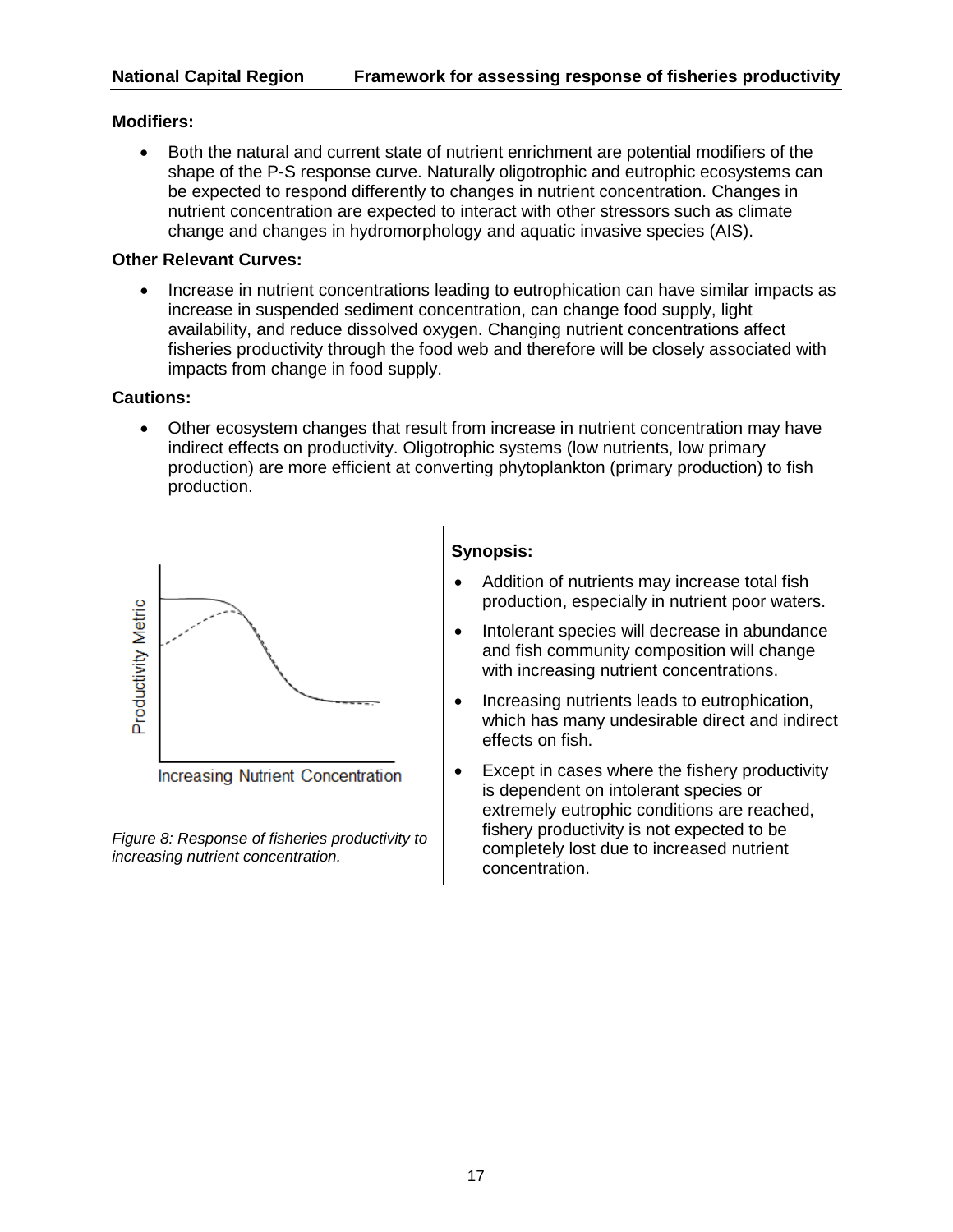# **APPENDIX 5: CHANGE IN FOOD SUPPLY**

#### **Typical Causes:**

• Activities leading to change in food supply include riparian and aquatic vegetation removal, water flow alteration, dredging, or the placement of structure in water (e.g., aquaculture facilities).

### **Relationship:**

• The relationship is non-linear. Initial proximal reduction in food supply is not expected to reduce productivity; at a certain reduced prey density, however, consumption and therefore growth will decline in a linear or curvilinear manner. Decreases in food supply can be sufficient to completely eliminate fisheries productivity.

#### **Mechanisms:**

- The response of fish production, biomass, and growth to increases in nutrient concentrations is a response to changes in food supply.
- Nutrient enrichment may boost productivity at the base of the food web, which increases the availability of food and increases fish productivity.

#### **Evidence:**

• Extensive research, theory, and literature on bioenergetics show how fish growth changes in response to reduced food consumption. Extensive literature on functional responses describes how consumption changes in response to reduced prey density.

#### **Metrics:**

• Metrics of productivity can include fish production, growth, emigration, recruitment, and survival, or the abundance of an important prey species when they can be identified and monitored readily.

#### **Modifiers:**

• The response curve can be modified by factors such as ambient temperature which can affect metabolic rates and thereby the growth obtained from a given level of food consumption. Behavioural changes to changing food supply can also affect productivity. Increased time spent searching for prey as the food supply declines will increase metabolic costs, decrease the energy available for growth, and increase exposure of the fish to other predators. Turbidity, either from increased suspended sediment concentrations or eutrophication, can reduce the effectiveness of prey searching, increasing foraging costs and change both the functional response (slower increments or lower maximum consumption) and metabolic costs reducing energy for growth.

#### **Other Relevant Curves:**

• Change in food supply can be associated with loss of wetted area and changes in sediment concentration, habitat cover and structure, nutrient concentration, temperature, light, access to habitat, dissolved oxygen, and baseflow and hydrodynamics.

#### **Cautions:**

• Productivity responses to changes in food supply are not necessarily simple or direct, and are often affected by other conditions such as nutrients or temperature. Productivity effects may also exhibit delayed or indirect responses, and fish may exhibit alternative energy allocation strategies.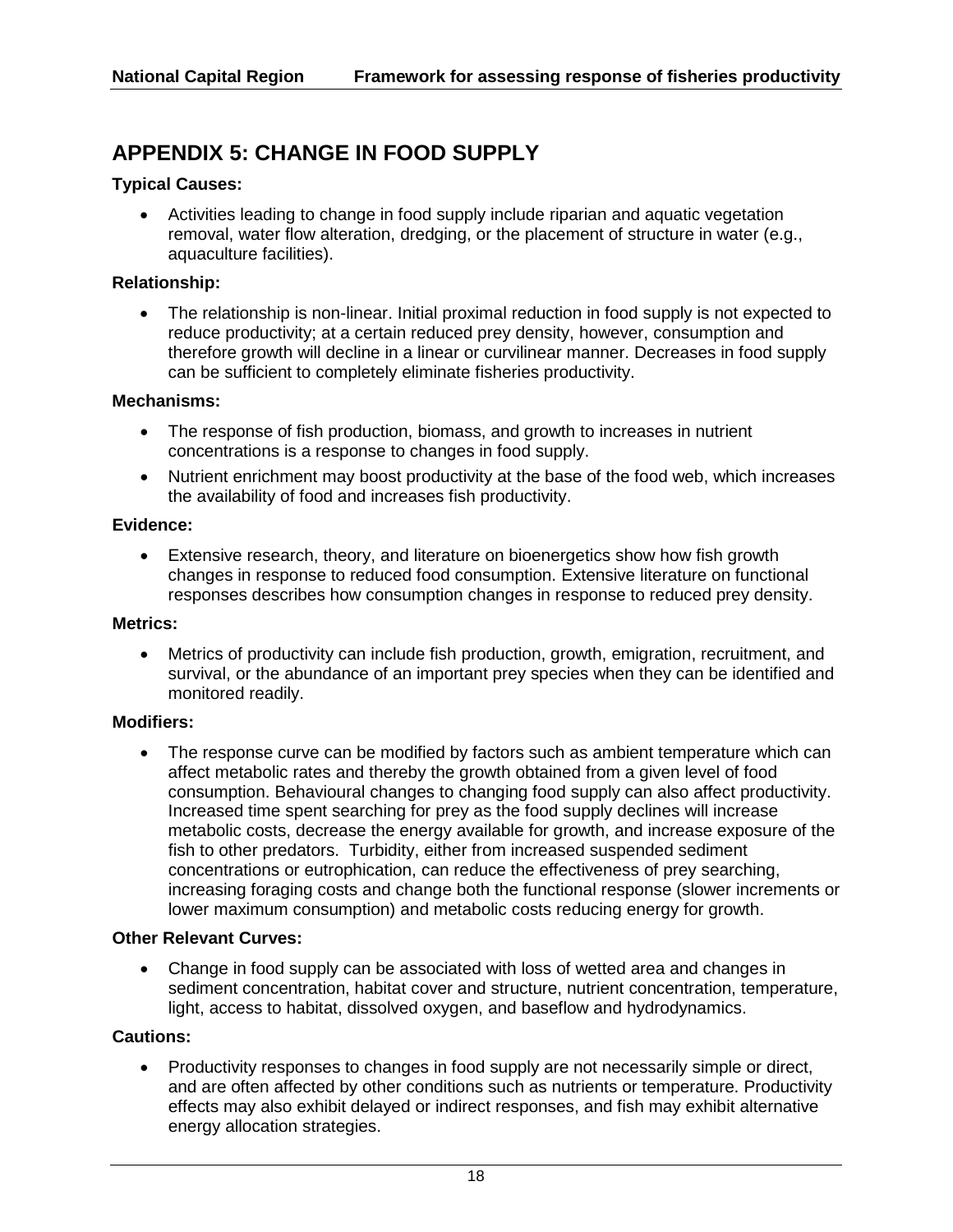- Some life stages (e.g., larval fish) are known to be particularly sensitive to the timing and availability of food such that small changes in the availability of food can reduce survival and recruitment.
- Changes in the quality of food may have similar effects as reductions in the quantity of the food supply.



*Figure 9: Response of fisheries productivity to decreasing food supply.*

- All organisms need food to survive, grow, and reproduce.
- If food is abundant, initial declines in food supply will not affect productivity. At some prey density, further declines in food supply will decrease and eventually eliminate fisheries productivity.
- Food quality can reduce productivity in a manner similar to food quantity.
- The productivity response to changes in food supply can be affected by environmental conditions that affect the capture and consumption of food (e.g., temperature, turbidity, availability of cover, or dissolved oxygen).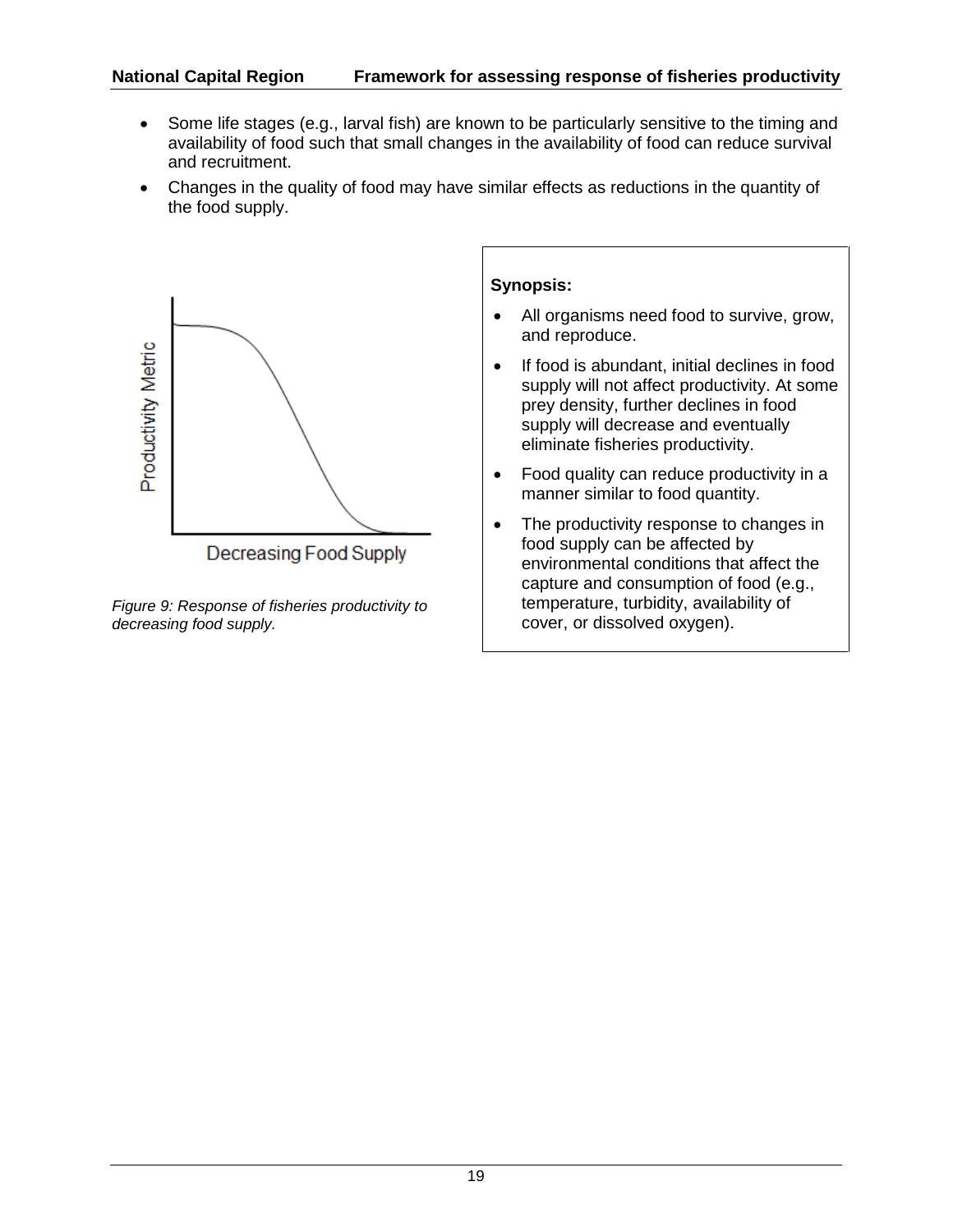# **APPENDIX 6: DIRECT MORTALITY**

## **Typical Causes:**

• Direct mortality refers to the killing of fish, at any life stage, by any human induced mechanism other than fishing. Typically this can occur through rapid increases in pressure, crushing, entrainment/impingement, stranding and/or lethal changes in oxygen, temperature, sediments or nutrient enrichment.

#### **Relationship:**

• The default relationship between direct mortality and fishery productivity is assumed to be proportional up to a point where large levels of mortality will increase the rate of decline, eventually moving fisheries productivity to zero (Curve A).

#### **Mechanisms:**

- The relationship of stock productivity to direct mortality caused by fishing has been explored in depth as part of the Precautionary Approach (PA) framework in fisheries management.
- Although he axes of the functional relationships are typically represented differently in the PA framework, the general concepts, including healthy, cautious and critical zones for different combinations of mortality rate and stock status, may be transferrable to direct mortality in these contexts. DFO (2012) explores these points further.

#### **Evidence:**

• Mortality is one of the main rates studied in fisheries science. There is both strong theoretical and empirical evidence for the shape of the curves presented.

#### **Metrics:**

• Appropriate productivity metrics for these endpoints may include fish production, fish abundance and survival/mortality estimates.

#### **Modifiers:**

- The main modifier to the shape of the curve is the potential for density-dependent effects (see DFO (2013a).
- If the direct mortality mechanism occurs before some important sources of density dependent mortality, compensatory effects can result in an initial increase in productivity followed by a steep decline (Curve B).
- if there are no opportunities for density dependent compensatory responses after the direct mortality has occurred, then the direct mortality can reduce productivity below the default proportional line (Curve C).
- While it should not change the shape of the curve, the way the direct mortality occurs may mask the relationship in field conditions. Small levels of episodic mortality would not be expected to reduce fisheries productivity in a measurable way while large fish kills could move the relationship to the lower right of the graph quickly, from which an extended recovery time might be required.

### **Mitigation Measures:**

• The "death of fish" (i.e. direct mortality in this context) for CRA fish species is prohibited and thus should be avoided and/or mitigated for whenever possible.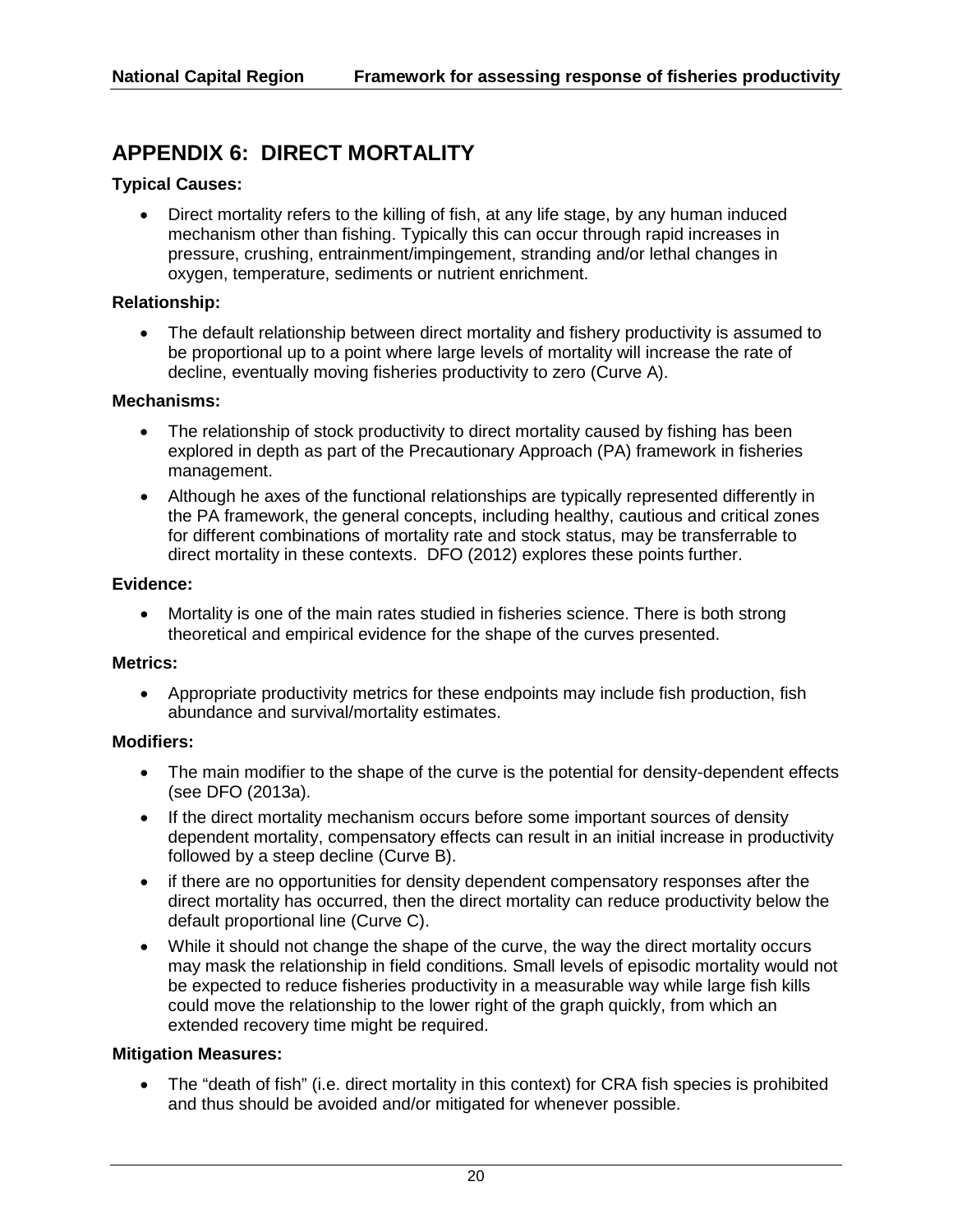- The actual mitigation will depend on the mechanism causing the direct mortality. For example, fish screens and bypass structures may be used to reduce mortality caused by entrainment while timing windows for instream works might help prevent mortality due to crushing.
- In situations where detailed biological knowledge is known (i.e. population models) the Precautionary Approach to Fisheries Management (DFO 2009) provides a reasonable way to manage all sources of mortality.

## **Other Relevant Curves:**

• Other PoE endpoints reviewed in this process that can lead to direct mortality changes in dissolved oxygen, temperature, sedimentation concentration, and nutrient concentrations as well as food supply.

## **Cautions:**

- Density dependent effects should not be assumed in populations whose abundances have already been reduced by any stressor.
- There may be other policy frameworks (e.g., *Species at Risk Act*) which may specify a more restrictive level of mortality to guide management decisions.



**Direct Mortality** 

*Figure 10: Response of fisheries productivity to direct mortality.*



• There are numerous methods to mitigate the effect of direct mortality on fisheries productivity and these should be employed whenever possible.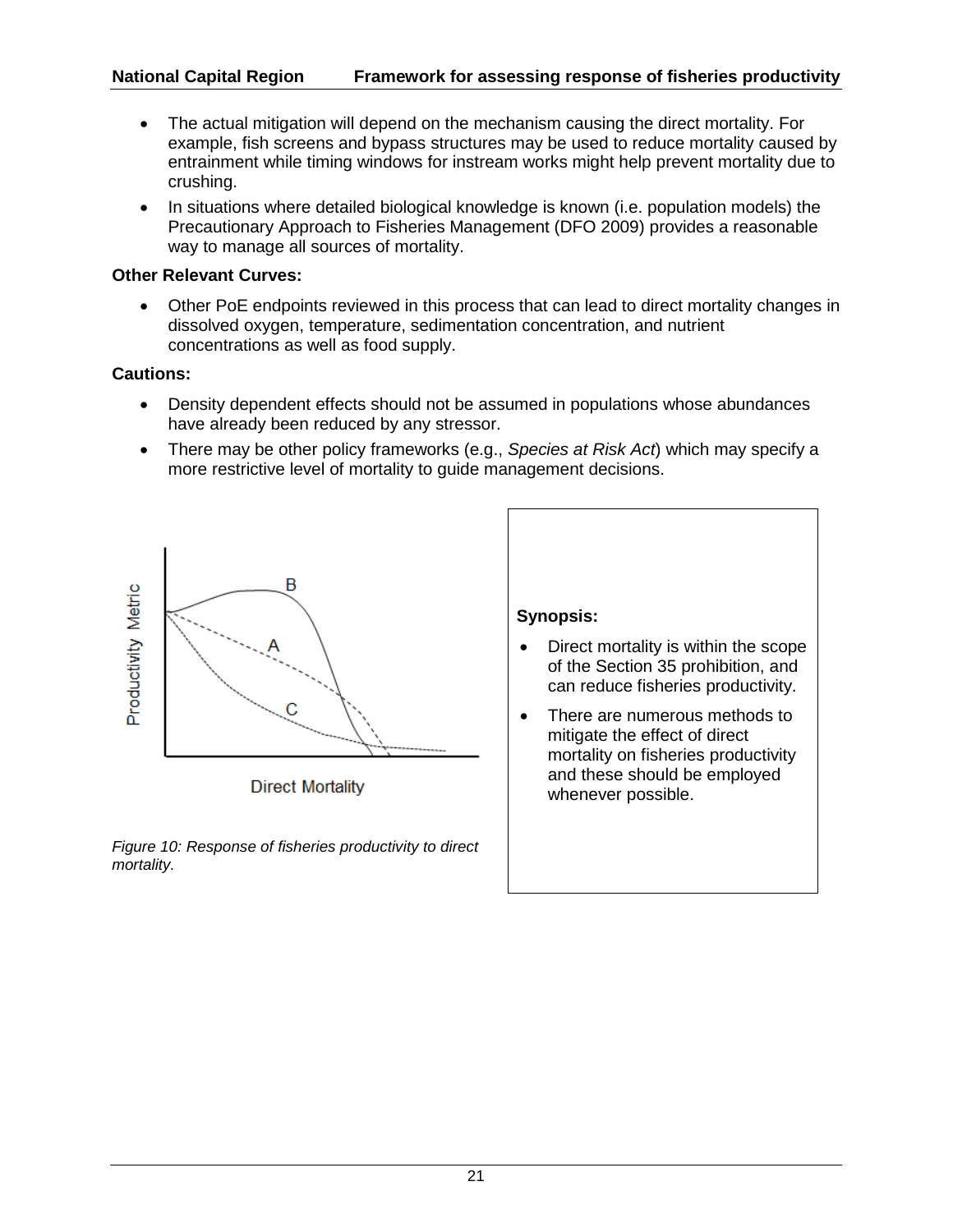# **APPENDIX 7: CHANGE IN TEMPERATURE**

## **Typical Causes:**

Industrial or development activities can directly affect water temperatures through heated thermal effluents, changes to groundwater exchange, or dams discharging hypolimnetic water. Projects that affect light penetration or clarity affect water temperature (e.g., riparian planting or removal, aquatic vegetation removal or addition, shading structures, suspended sediments, algal blooms, or contaminants). Projects that affect water depth or hydrodynamics also affect water temperature (e.g., filling/dumping, dredging, water drawdown, impoundment or release, shoreline modifications, channelization, and dams or dykes).

## **Relationship:**

The shape and rate of decline depends on the direction and magnitude of change in ambient temperatures relative to thermal optima. There may be a plateau before a decrease in production if temperature changes remain close to optima (solid line). There may be a subsidy-stress response if the temperature change approaches optima initially (dotted line) but then productivity is expected to decline with greater temperature changes from ambient. The decline in productivity may be linear and more steeply sloped if ambient temperatures are already close to physiological minima or maxima or lethal limits and the change moves closer to these limits (dashed line).

## **Mechanisms:**

- Fish are ectotherms and therefore have adapted to and respond directly to the thermal conditions in their surroundings.
- Generation times and life stage development have adapted to natural temperature cycles and their variability by ecoregion.
- Almost every measure of individual and population success, diversity and biogeography of fishes can be related to environmental temperatures and climatic conditions in some way

### **Evidence:**

• There is extensive experimental evidence that aquatic organisms respond to temperature changes. These responses will range from behavioural to bioenergetic, physiological, and sub-lethal effects to lethal effects.

### **Metrics:**

• Spawning, nursery, and adult thermal habitat supply, all life stages' survival rates, growth rates, reproductive rates, abundance, diversity, biomass, spawn timing, distribution patterns, age-at-maturity, size spectra, maximum size, migration timing, species richness, community structure, yield, and production.

### **Modifiers:**

• Shifting ambient temperatures closer to optima may result in a plateau or subsidy-stress response (solid or dotted line), depending on how close the ambient temperatures were to optima for fish that are part of CRA fisheries before the project. When ambient temperatures are shifted away from optimal temperatures (increase or decrease) a linear response is more likely. The closer to upper lethal limits the steeper the slope and the faster the decline in productivity (dashed line).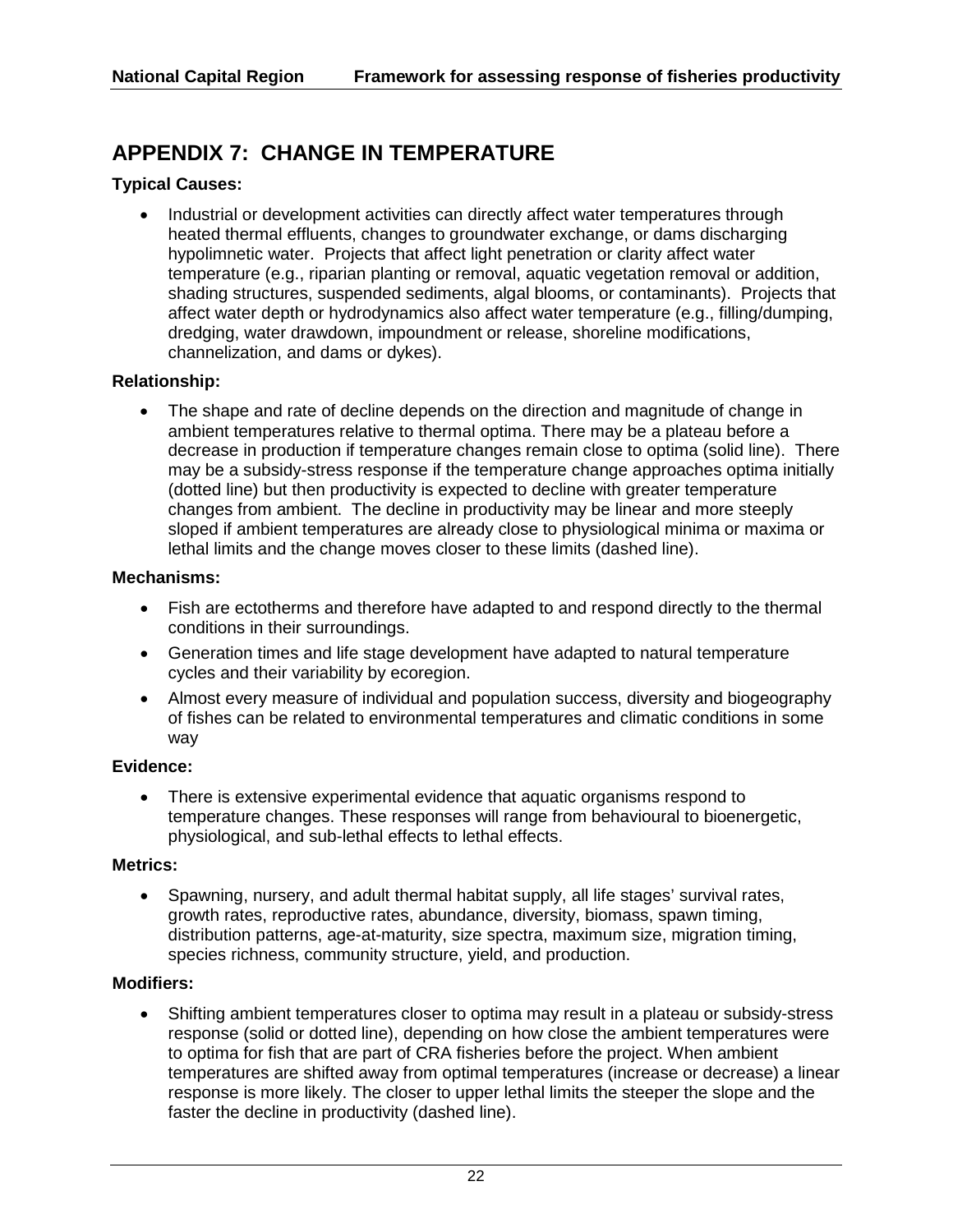- The impact of temperature changes on productivity will depend on the size of the area affected, the magnitude, timing and duration of the change, and the habitats affected by the temperature change; all of which affect annual thermal habitat supply.
- Both thermal guild and life stage affect the shape of nonlinear curves or the slope of linear relationships depending on their sensitivity. Early life stages of many fish and some benthic organisms (both freshwater and marine) are more susceptible to temperature changes because they are unable to move quickly or are sessile. Larger individuals could move from unfavourable conditions but decreases in thermal habitat supply could have indirect density-dependent impacts in addition to the direct impacts.
- The spatial and temporal scale of the temperature change determines the change to annual thermal habitat supply for different guilds based on their ecology and niche shifts over the year. Species specific information and ecological knowledge is often required and may need to be calibrated for different ecoregions and species of interest.

## **Mitigation Measures:**

- Avoid known spawning areas and times as incubating eggs and spawning adults are more susceptible to temperature changes.
- Avoid rapid changes in temperature or increased variation than normal (seasonally dependent).
- Especially avoid any increases to water temperature when ambient temperatures are close to upper lethal limits (habitat or species dependent).
- Avoid decreasing water depths in shallow areas during ice cover.

## **Other relevant curves:**

• See Flow and Level Changes, Cover (esp. vegetation), Suspended Sediments, Dissolved Oxygen, Wetted Area, Access to Habitat, Direct Mortality for cross-references to temperature.

## **Cautions:**

- Survival curves are based on gradual changes in temperature and responses in controlled laboratory conditions.
- More sensitive species should be prioritized but the number of thermal guilds present and habitat overlap by different thermal guilds requires caution if allowing temperature changes.
- Species and life stages have different optima so deviation from ambient temperatures will have to consider potential trade-offs both within (different life history stages with different optima) and among (different species with different optima) species.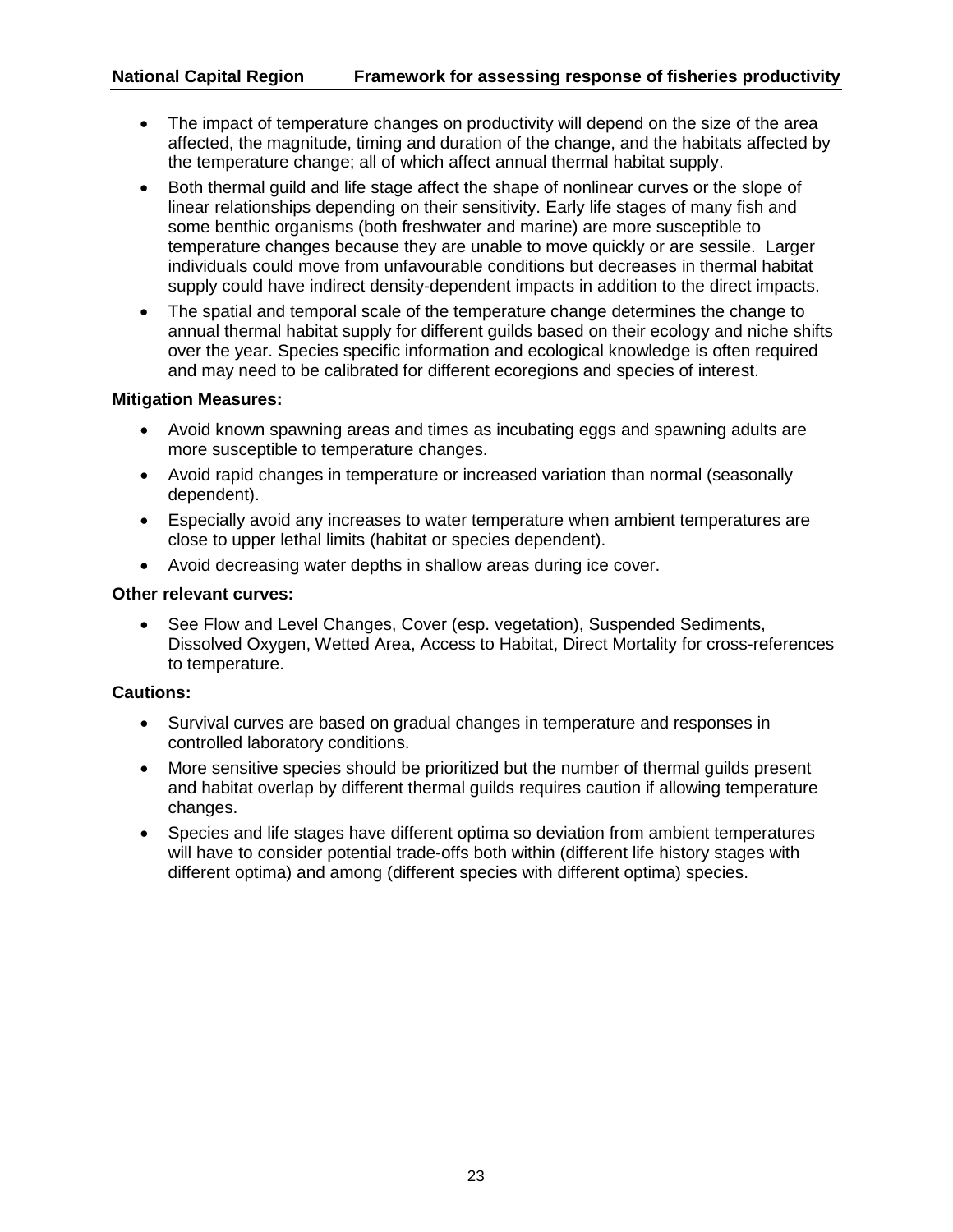

*Figure 11: Response of fisheries productivity to change in ambient temperature.*

- Fish are adapted to local thermal structure.
- Fish mortality & growth is a strong determinant of productivity. Both are directly linked to temperature.
- Avoidance behaviour of unfavourable temperatures will change effective habitat supply and densitydependent functions.
- Depending on ambient temperature change relative to species' and lifestage optima there may be a plateau, increase, or linear decline in productivity.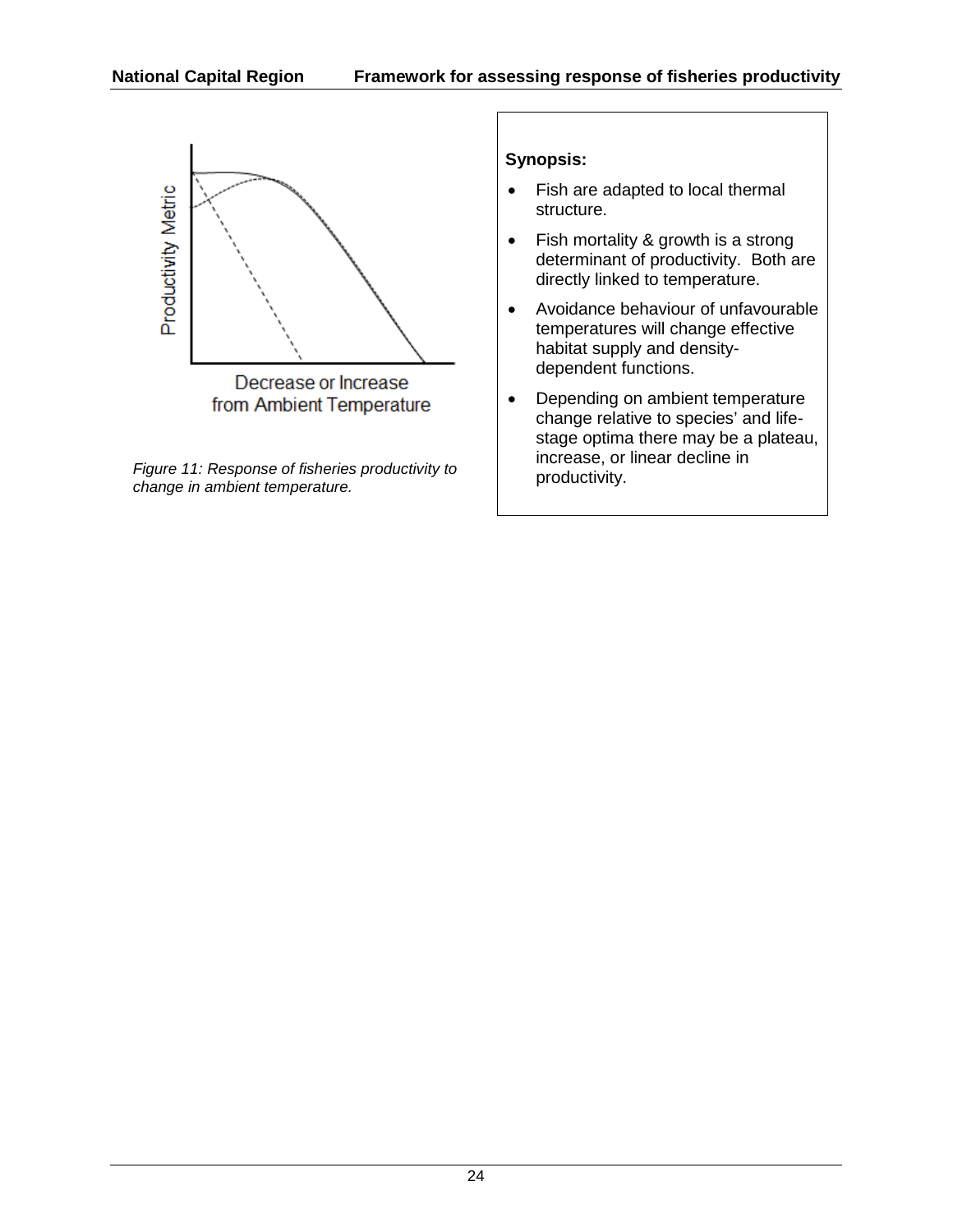# **APPENDIX 8: CHANGE IN NOISE AND VIBRATION**

#### **Typical Causes:**

• Seismic surveys, pile driving, increased vessel traffic, mid- and low-frequency sonar equipment, underwater dredging and drilling activities, construction noise, land-based activities like excavation and drilling work.

#### **Relationship:**

• Field and experimental evidence support a curvilinear relationship between changes in noise and vibration and fishery productivity. There is evidence in the literature to support a broad initial plateau before a slow decline that will most likely not lead to complete reduction of the fishery productivity.

#### **Mechanisms:**

- Anthropogenic noise and vibration sources can result in changes in migration patterns of fish (avoidance behaviour), in communication of marine mammals, and in increased stress, which may affect fisheries productivity through a number of different mechanisms.
- Most of these effects are expected to be short-term with the duration of the effect less than or equal to the duration of the sound exposure and to vary between species and individuals.
- The ecological significance of such effects is expected to be low, except where they influence reproductive activity.

#### **Evidence:**

- Generation of high anthropogenic sound levels in water has been shown to impact the physiology and behaviour of aquatic animals, and in extreme cases cause harm to individuals (mortality).
- Much of the evidence has come from laboratory experiments, and there are no documented cases of population scale impacts of sound on productivity of CRA fisheries.

#### **Metrics:**

• Production, abundance, spawning and recruitment success, survival, and growth.

#### **Modifiers:**

• Hearing-sensitive species (e.g., marine mammals) are more likely to be affected. For these species, the plateau of the curve could be shorter and the slope steeper.

#### **Mitigation Measures:**

- Avoiding biological significant periods and areas like spawning grounds, migratory routes, schooling and nursing areas,
- Avoiding EMFs strengths that lie within the sensitivity range of the aquatic organisms by adjusting the frequency and amplitude of sound in relation to the sensitivity of the aquatic organism to not cause physical injuries or behavioural changes.

#### **Other relevant curves:**

• Access to Habitat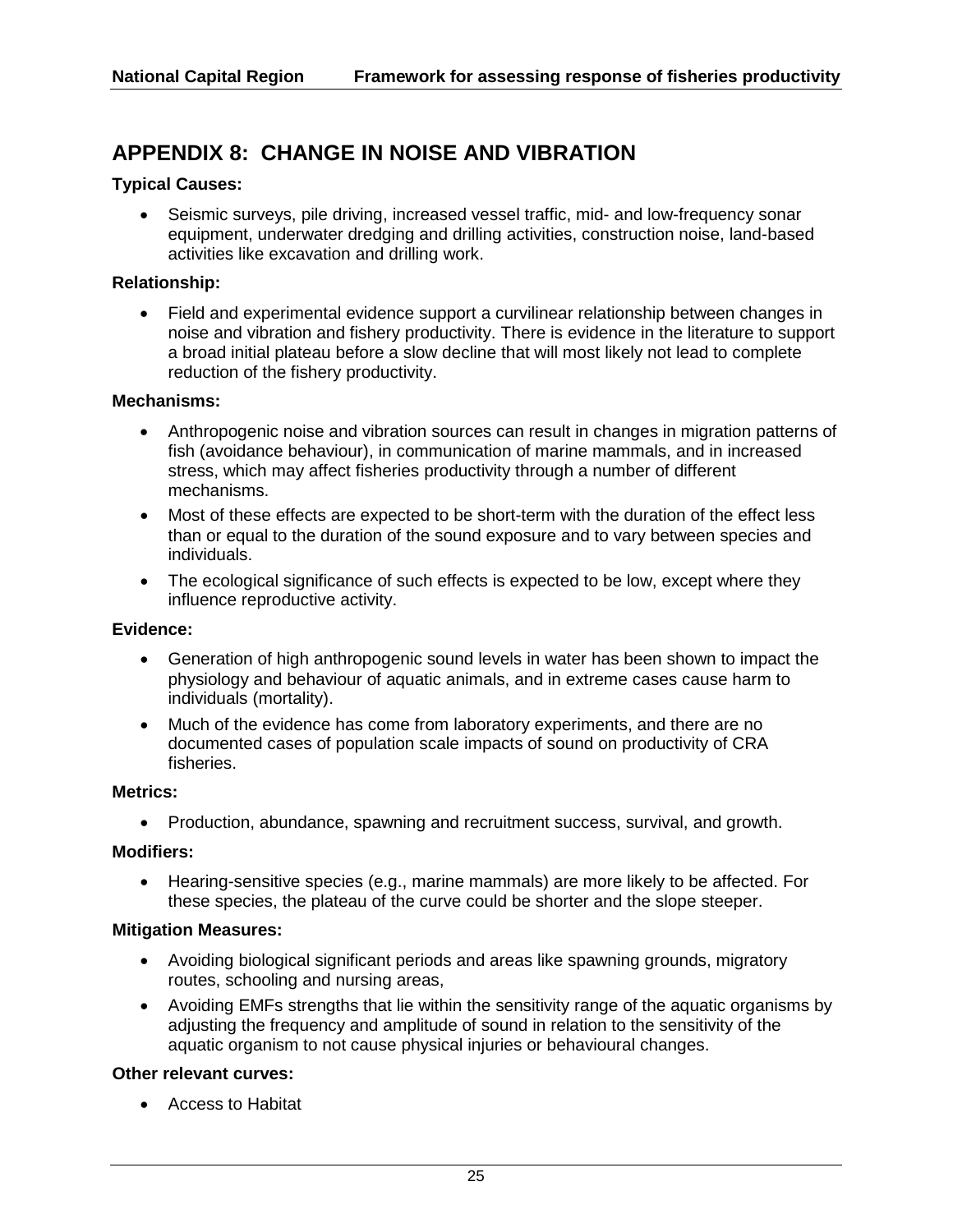## **Cautions:**

- No comprehensive examinations have been conducted to assess long-term effects of noise and vibration on a population level.
- Habituation to noise may occur after multiple exposures.
- Sound pressure levels are attenuated as the distance from the source increases. Sound pressure levels that may cause physical damage can only be observed within a few meters from the source, but the annoyance level leading to sub-lethal, behavioural and growth effects may extend much further. As a general rule, physical damage is highly dependent on the characteristics of the sound impulse.



*Figure 12: Response of fisheries productivity to increasing noise level.*

- Very high sound levels may have mortality effects. At lower sound levels, sub-lethal effects and changes in the migratory patterns are observed. The disruption of migration patterns caused by noise and vibrations may potentially lead to a decrease in the fisheries productivity when the changes to the duration and timing of migration lead to a decrease in survival or fitness and ultimately resulting in a reduced feeding or spawning success.
- The response, however, is not expected to be linear. There is evidence for an initial plateau where small increases in sound level will not have significant impacts. The width of the upper plateau and rate of decline is dependent on the species and local environmental conditions.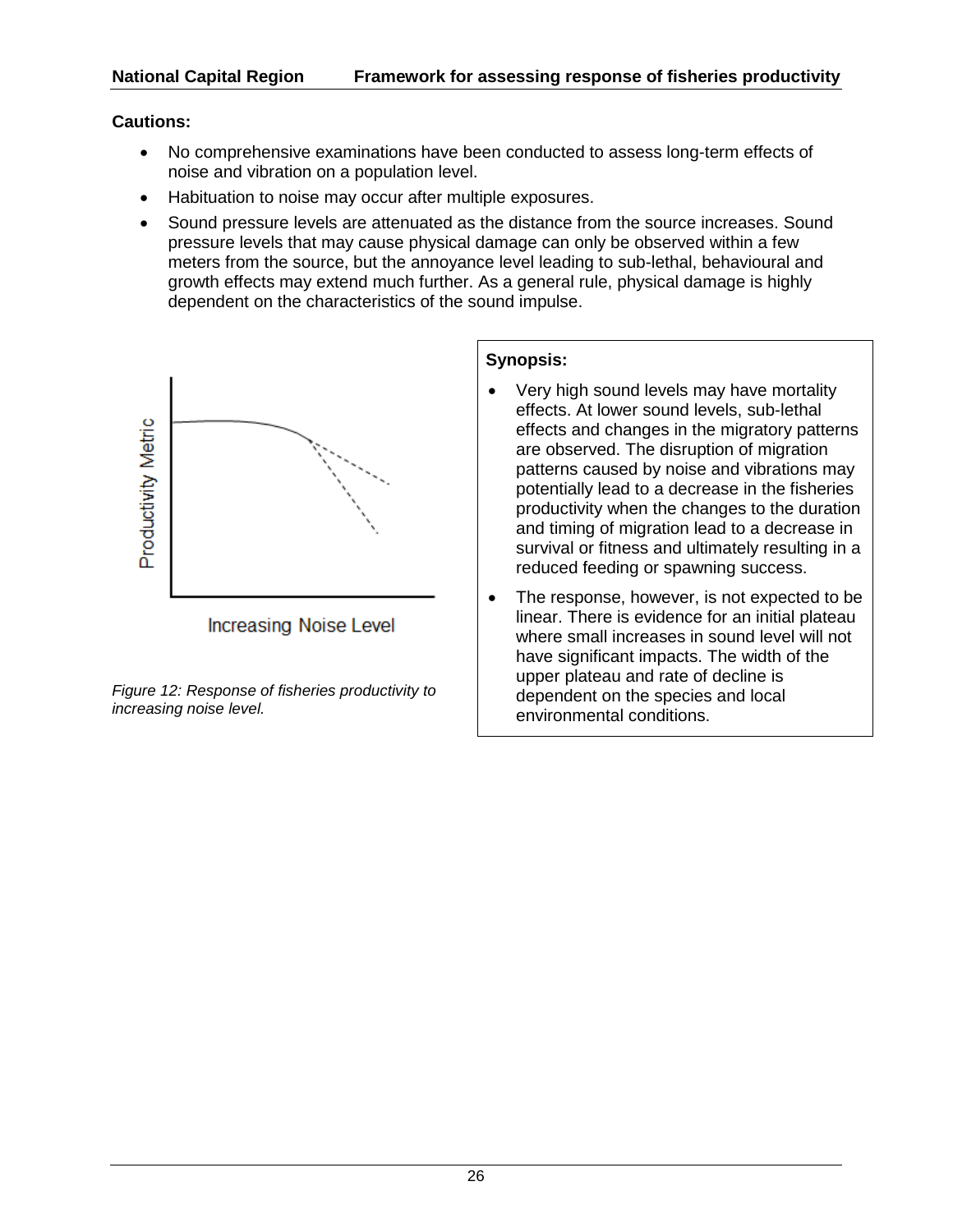# **APPENDIX 9: LIGHT**

**Note**: The principal focus of this Science review and advisory document is on the freshwater environment. The influence of light *per se* directly resultant from development activities is not noted to be a principal stressor on fisheries productivity in freshwater systems, or at least not of the same scale as other PoE endpoints. Any external influence which changes the light regime will also likely affect other principal stressors. The influence of "light" will be considered in future analyses in the marine environment. The reader is encouraged to refer to the discussion of "light" in the accompanying Proceedings document. No formal advice is provided at this time.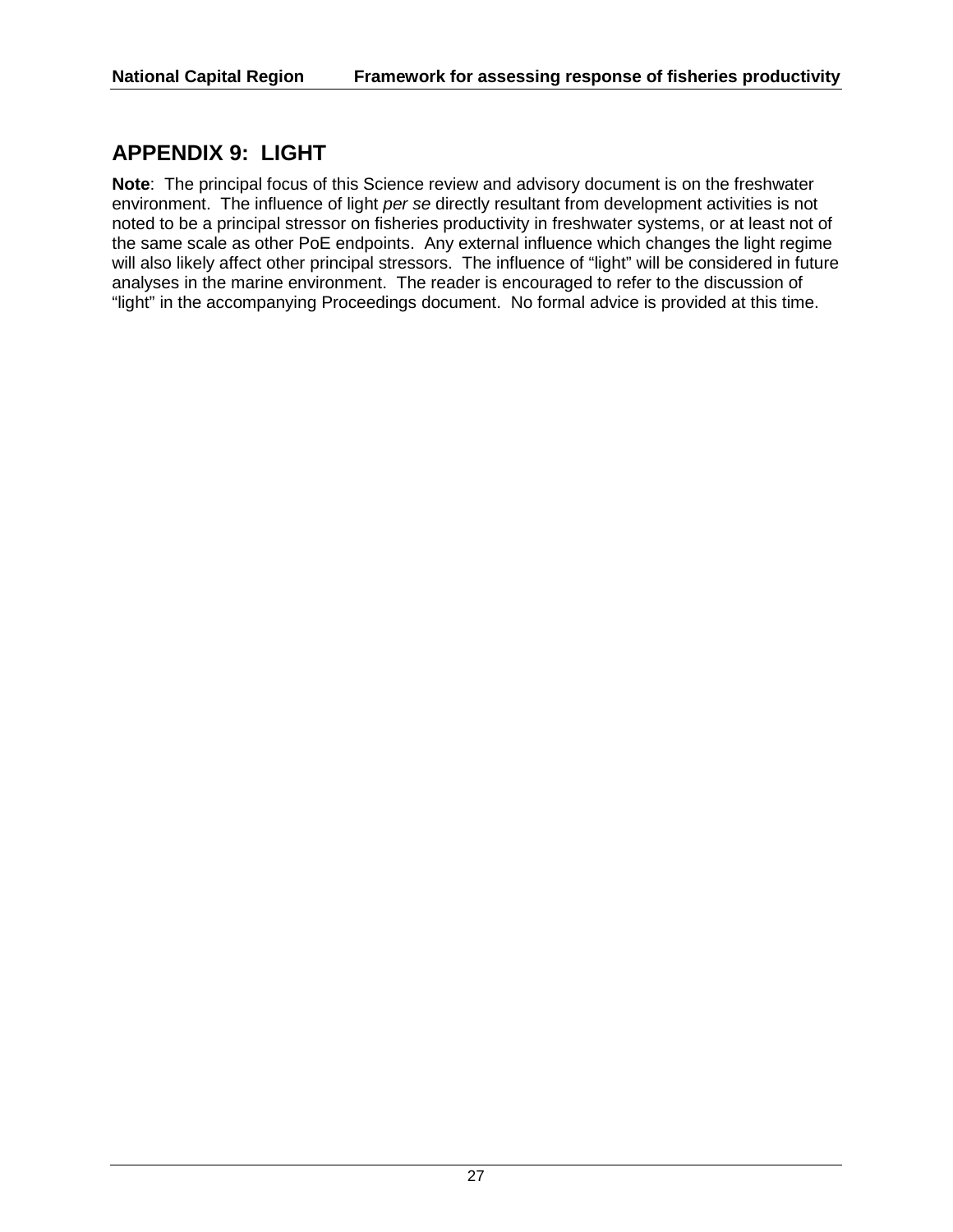# **APPENDIX 10: CHANGE IN ELECTROMAGNETIC FIELD (EMF)**

## **Typical Causes:**

• Underwater electric cables and generators from renewable energy sources such as offshore wind power, wave and tidal power, and in-river hydrokinetic turbines.

## **Relationship:**

• Field and experimental evidence support a curvilinear relationship between increasing electromagnetic field strength or increasing scale of the electromagnetic emissions and fishery productivity. There is evidence in the literature to support a broad initial plateau before a slow decline. Increasing electromagnetic field strength and extent are unlikely to lead to elimination of fishery productivity.

## **Mechanisms:**

• Many invertebrate, fish, marine mammal, and sea turtle species can detect and may use electric or magnetic fields to orient, navigate, find prey or mates, or to cue particular life stages.

## **Evidence:**

- Current understanding of the effect of EMFs on marine organisms is still sparse and predominantly based on laboratory studies.
- Several observational studies on a number of marine fish have demonstrated the effects of underwater cables on fish behaviour. Significant behavioural responses to underwater cables have been observed in some species, including impaired migration, avoidance, and attraction. However, none of these studies attempted to ascertain the exact relationship between electric or magnetic fields and the observed behavioural modifications. The significance of this stressor on fish populations is unknown and there has yet to be any evidence that existing underwater cables have caused significant disruptions to survival and reproductive success in any species. But EMFs may cause temporary and significant navigational disruptions (disorientation) to migrating species.

## **Metrics:**

• Production, abundance, community structure, spawning success, survival, and growth.

## **Modifiers:**

• EMF-sensitive species (e.g., elasmobranchs, eels, some gadids) and highly migratory species are more likely to be affected. For these species, the plateau of the curve could be shorter and the slope steeper.

## **Mitigation Measures:**

- Avoiding migratory routes as well as spawning and rearing areas,
- Avoiding EMF strengths that lie within the sensitivity range of the aquatic organisms.

## **Other relevant curves:**

• Access to Habitat

## **Cautions:**

• Induced EMFs decrease relatively rapidly with distance, but the EMF 20 m from an underwater cable (horizontally or vertically) may still be within the detectable range.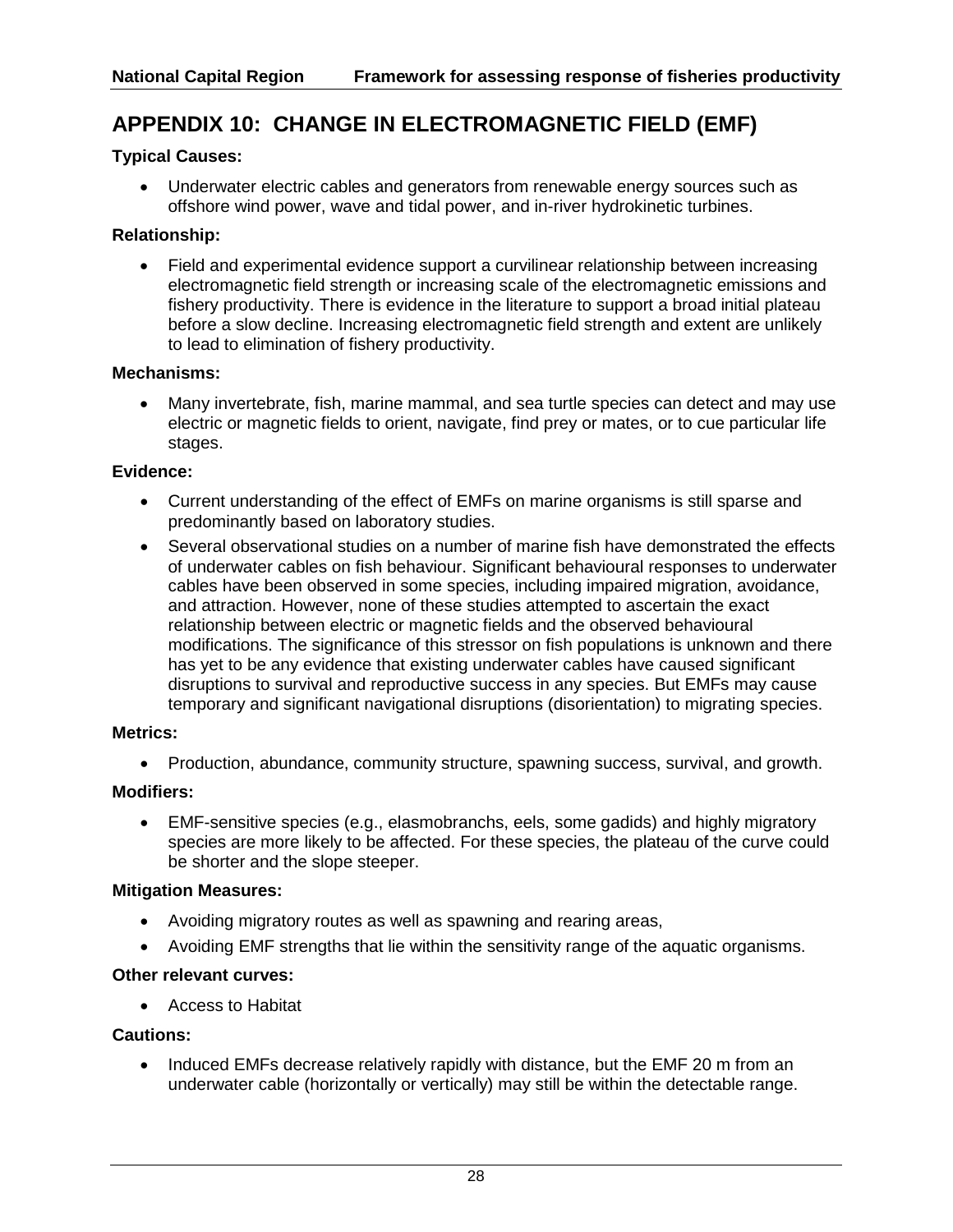

*Figure 13: Response of fisheries productivity to increasing changes in magnetic field.*

- There is insufficient empirical evidence to determine if electromagnetic fields (EMF) associated with underwater cables or offshore energy pose a threat to fish populations and their associated fisheries.
- However, it is plausible to assume that small changes to the EMF will not have significant impact on fisheries productivity. Larger changes to the EMF have the potential to result in impacts to fisheries productivity, most likely through changes to behaviour such as interference with migration, avoidance or attraction.
- Research to date appears to assess impacts from single cables. Responses to the EMF from multiple cables and generators (e.g., large-scale grids or arrays) may be more significant, however information on the cumulative effects of arrays is currently lacking.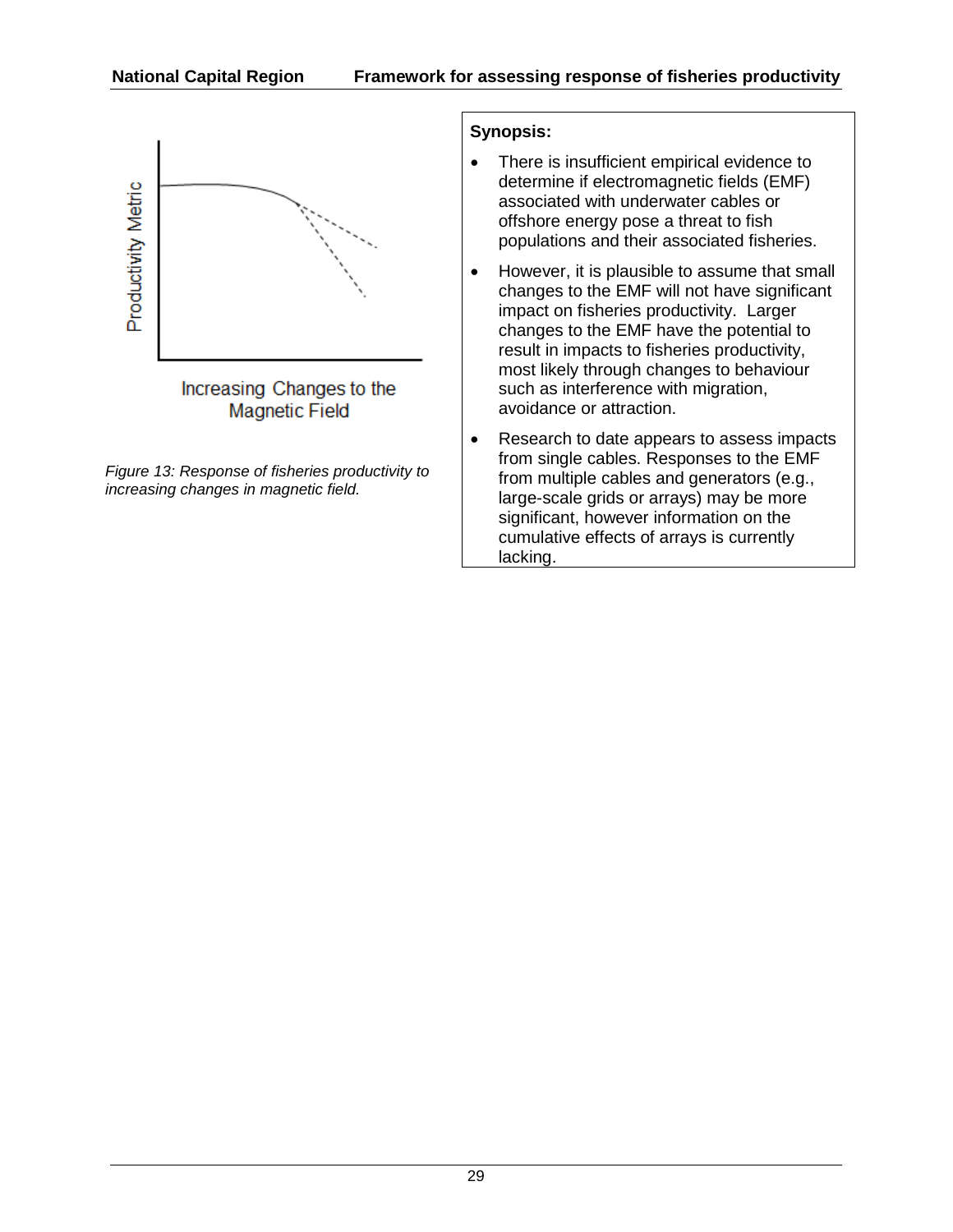# **APPENDIX 11: CHANGE IN ACCESS TO HABITAT**

## **Typical Causes:**

• Physical barrier or a reduction in accessibility to habitats due to changes in hydraulic conditions or other factors. Impacts linked to change in access to habitat include infilling/footprint, changes in flows/water levels and permanent watercourse alteration.

### **Relationship:**

- The relationship may take on several shapes depending on the life history of the species and the nature of the impediment to access:
- The relationship is curvilinear when fragmentation impacts riverine species that have a specific habitat requirement limited or made inaccessible by fragmentation. An initial plateau is expected, at which the flowing river segments are large enough for healthy populations to persist. A threshold exists at which population size deceases with decreasing river reach length until the population is extirpated.
- A linear response may exist between the size of a free flowing reach and the size and viability of the population within the reach. However, exceptions do exist, suggesting other factors may limit some populations.
- A permanent barrier does not allow for recolonization following a catastrophe, changes habitat quality and reduces habitat quantity for fish species whose life cycle is dependent on migration (e.g., diadromous fishes). A linear relationship between habitat quantity and productivity is assumed unless compensatory or depensatory processes can be established.

## **Mechanisms:**

- Some fish species are fluvial specialists and require flowing water to support key aspects of their life history.
- Migration may be required between different habitats for fish to successfully complete their life history. In barriers and flow management can alter access to habitats in four different dimensions: longitudinal (river corridor, in both upstream and downstream directions), vertical (surface and groundwater interactions), lateral (connection to flood plain) and finally temporal, which interacts with the three physical dimensions. Changes in any one of these dimensions may impact habitat quantity and quality, impose migratory delays, increase predation or result in delays in development. These impacts can result in reduced productivity, shifts in community structure and species richness.

### **Evidence:**

- Modelling water withdrawal rates and observed changes in fish community biodiversity have found a linear to curvilinear relationship. Stream size and community type defined by water temperature determine the shape of the relationship and the sensitivity to withdrawal.
- Correlative studies on the decline in distribution and abundance riverine specialist species have concluded declines are direct consequence of habitat fragmentation.
- Generally the relationship between fragmentation and flow changes result in negative consequences for the fish community, however, positive responses have been observed when flow reductions improve habitat for specific life histories stages that benefit from flow reductions (e.g., young of the year and juvenile).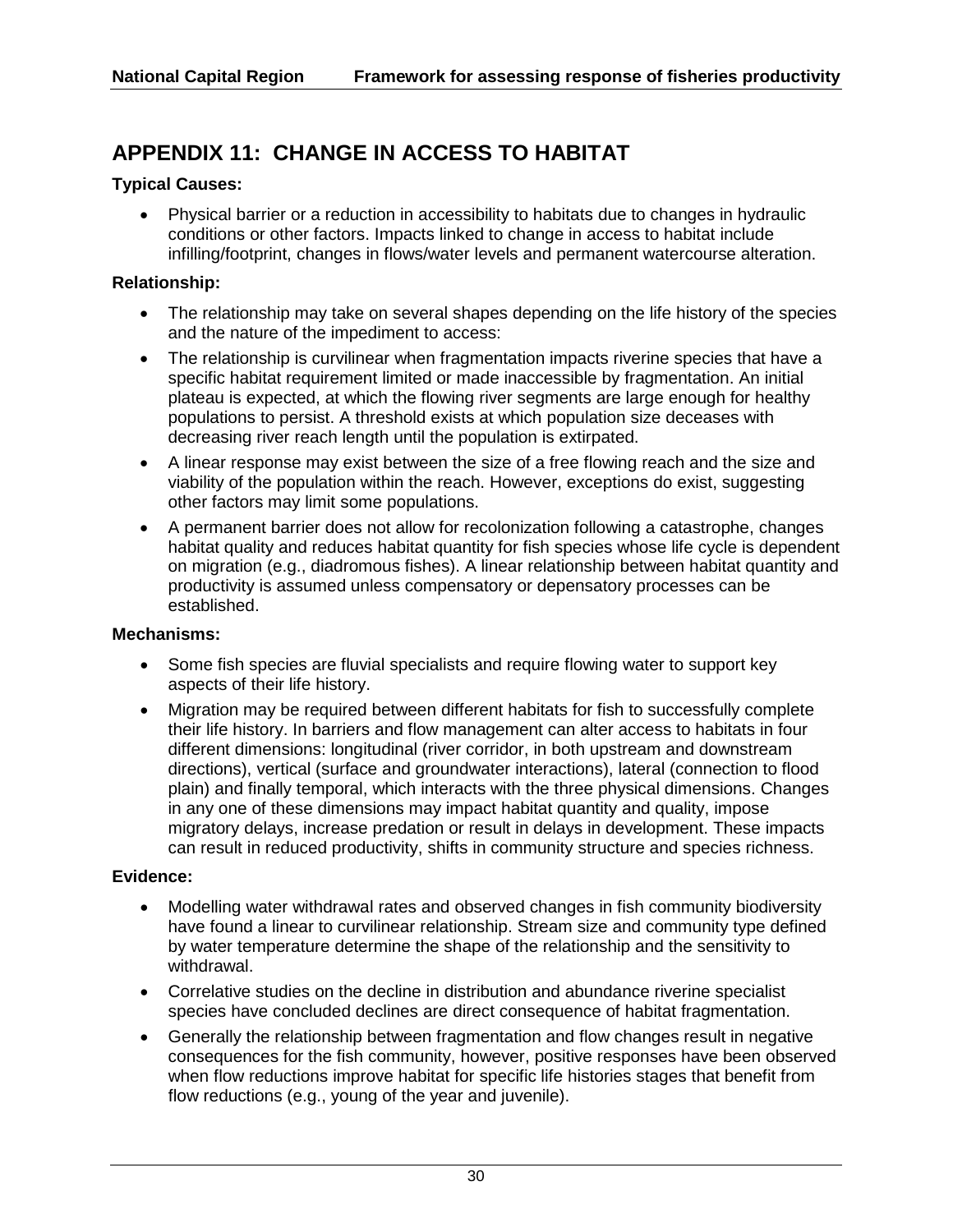## **Metrics:**

• Fish production, fish abundance, biomass, species richness, species diversity and fish community composition.

## **Modifiers:**

• The shape and slope of the response curves can vary based on magnitude (large changes have larger impacts), timing (impacts species life history), duration (longterm changes have the potential to impact the fish community and productivity), frequency and rate of flow changes (more frequent and higher rates changes have higher impacts), species habitat requirements (riverine are more sensitive than habitat generalist species), life history stage (different life histories often have different habitat requirements; therefore impacts differ), size of the system (smaller streams are generally more sensitive), and fish community type (warm /cold water, warm generally more sensitive).

## **Other Relevant Curves:**

• See: Loss of Wetted Area, Change in Sediment Concentration, Electromagnetic Field, Noise and Vibration, Change in Habitat Cover and Structure, Change in Nutrient Concentration, Change in Food Supply, Direct Mortality, Change in Temperature, Baseflow and Hydrodynamics, and Change in Dissolved Oxygen

## **Cautions:**

- Determining the critical threshold for different species at which populations respond to fragmentation would be the key challenge. Many species have a critical threshold for population-scale responses to fragmentation. This threshold is related to a loss or reduction of a habitat component that acts as a limiting factor. Limiting factors are generally poorly understood and are sometimes determined only after the impacts of fragmentation have occurred.
- Impacts of flow change can be different depending on the underlying natural hydrograph of the system.
- A positive or negative productivity response to flow changes for one species or a particular life history of the same species may be contrary to the response of another species or life history stage. These changes need to be considered in combination with fisheries management objectives (e.g., lotic versus lentic or generalist species).
- Flow changes that affect access to habitat are cumulative.
- Barriers with fish passage may still produce delays or limit the movement of some proportion of the population. In such cases, lower survival rates are expected in both upstream and downstream migrations.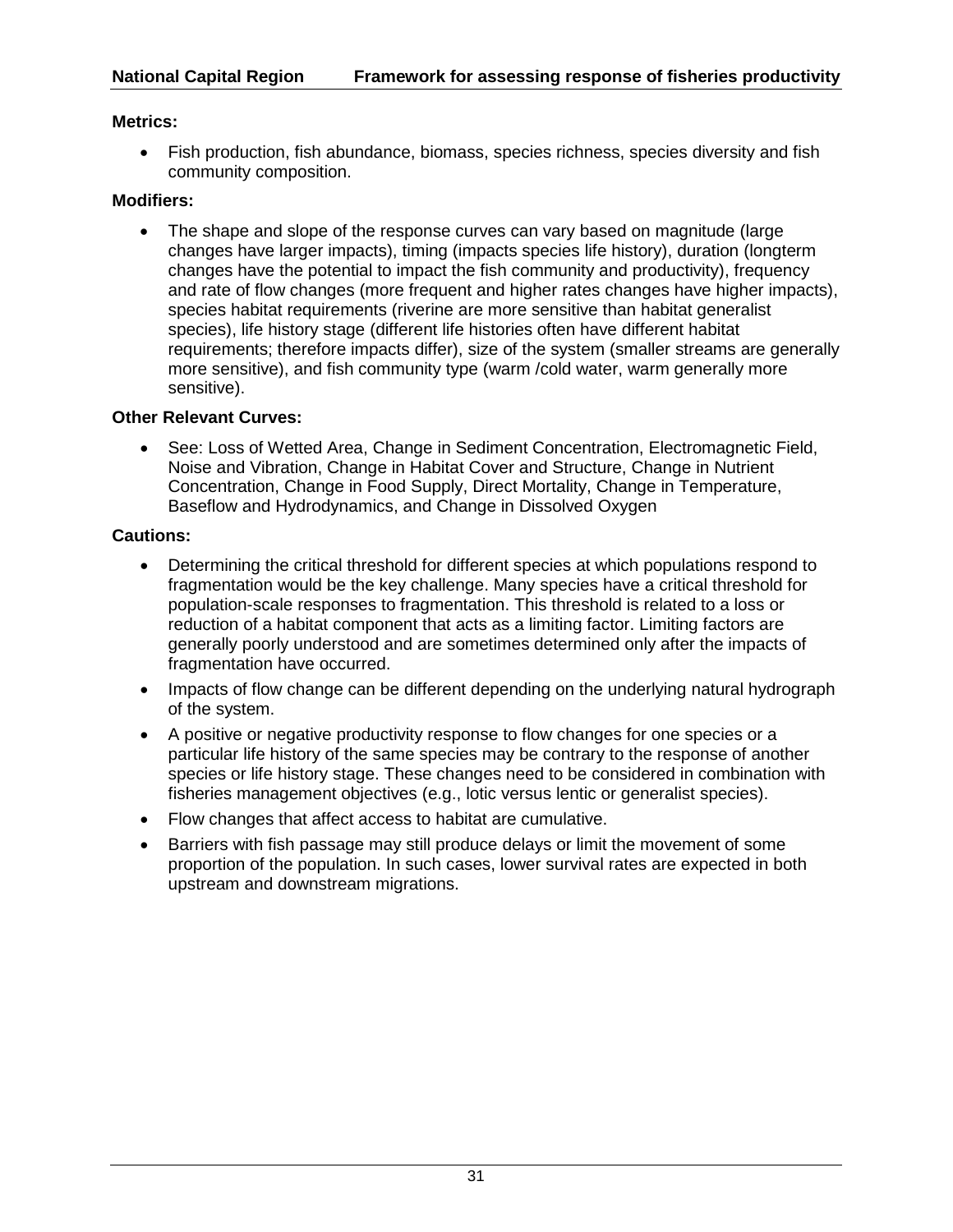

*Figure 14: Response of fisheries productivity to decreasing access to habitat.*

- Wholly freshwater fish that require riverine habitat can tolerate some level of fragmentation if the flowing reach size is large enough to meet all their life history requirements. This minimum reach size is species and fish community specific. The relationship is curvilinear, once reach size limits a critical aspect of the life cycle the populations will exist at lower abundance or disappear from that reach.
- Fish that migrate between saltwater and freshwater to complete a critical aspect of their life cycle are less tolerant to loss of access to habitat as the habitat beyond a barrier is completely unavailable for fisheries production. A linear response is assumed.
- In riverine systems water withdrawals will impact the species composition and abundance although the sensitivity of the system to the withdrawal is system size and fish community dependent.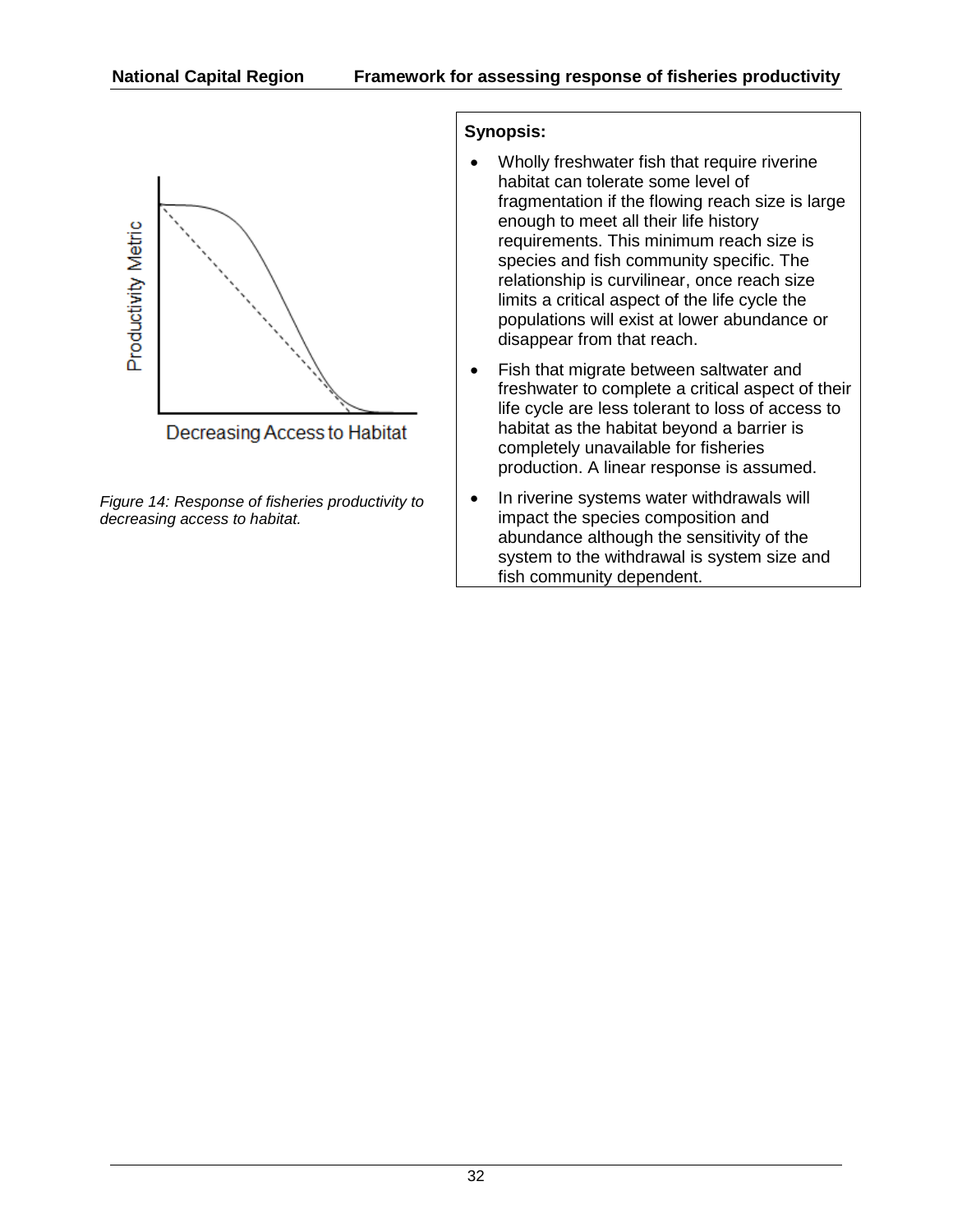# **APPENDIX 12: CHANGE IN DISSOLVED OXYGEN**

## **Typical Causes:**

• Industrial or development activities can directly affect dissolved gases (e.g., bubblers, turbulent supersaturation). Indirect effects on dissolved oxygen content in water include modification of water temperatures that in turn affects oxygen saturation levels or air exchange (e.g., thermal effluents, drawdown, stratification changes, ice dynamics, hydrodynamic changes, salinity changes, or sedimentation). Some activities increase biological or chemical oxygen demand in water (e.g., excessive nutrients, contamination, algal blooms, aquatic vegetation changes, suspended solids), which may reduce oxygen available for fish.

## **Relationship:**

• The width of the initial plateau varies across species and life stages depending on their tolerances to low oxygen conditions. The shape of the response curves is similar but the rate of decline from higher productivity also depends on the rapidity and magnitude of oxygen loss and the ability of fishes to move or find refuge. The length of the productivity plateau also depends on species or life-stage sensitivity to decreasing dissolved oxygen levels (sensitive species - solid line; tolerant species – dotted line).

### **Mechanisms:**

- Most fish need sufficient levels of dissolved oxygen to breathe through their gills. Individual and population success measures as well as diversity are related to suitable oxygen levels and oxygenated habitat supply.
- The natural seasonality of oxygen dynamics in lakes and rivers as hypolimnetic and some wetland areas will naturally fluctuate seasonally or daily in oxygen levels.
- Differences in dissolved oxygen both in space and time from ambient conditions will change behaviours, species and habitat interactions, and ultimately production of native CRA fisheries, especially between 6 to 3 mg/L.

### **Evidence:**

• It is well established that dissolved oxygen is essential for the survival of all aquatic organisms, including fish. Additionally, oxygen affects a vast number of other water quality indicators, and is thus perhaps the most well-established indicator of water quality.

### **Metrics:**

- Spawning, nursery, and adult habitat supply, all life stages' survival rates, growth rates, reproductive rates, abundance, diversity, biomass, spawn timing, distribution patterns, migration timing, richness, community structure, yield, and production.
- Optima or preference curves for different groups (e.g., sensitive, intolerant) and for different life stages (e.g., eggs, fry, juveniles) based on their environmental tolerances or growth curves can be used as a surrogate for productivity because they are directly linked to behaviour, survival or growth success.

### **Modifiers:**

• The impact that oxygen changes have on production for a particular fish population, for a fishery species, or fish community will depend on the size of the area impacted, the magnitude, timing and duration of the change, and the habitats affected; all of which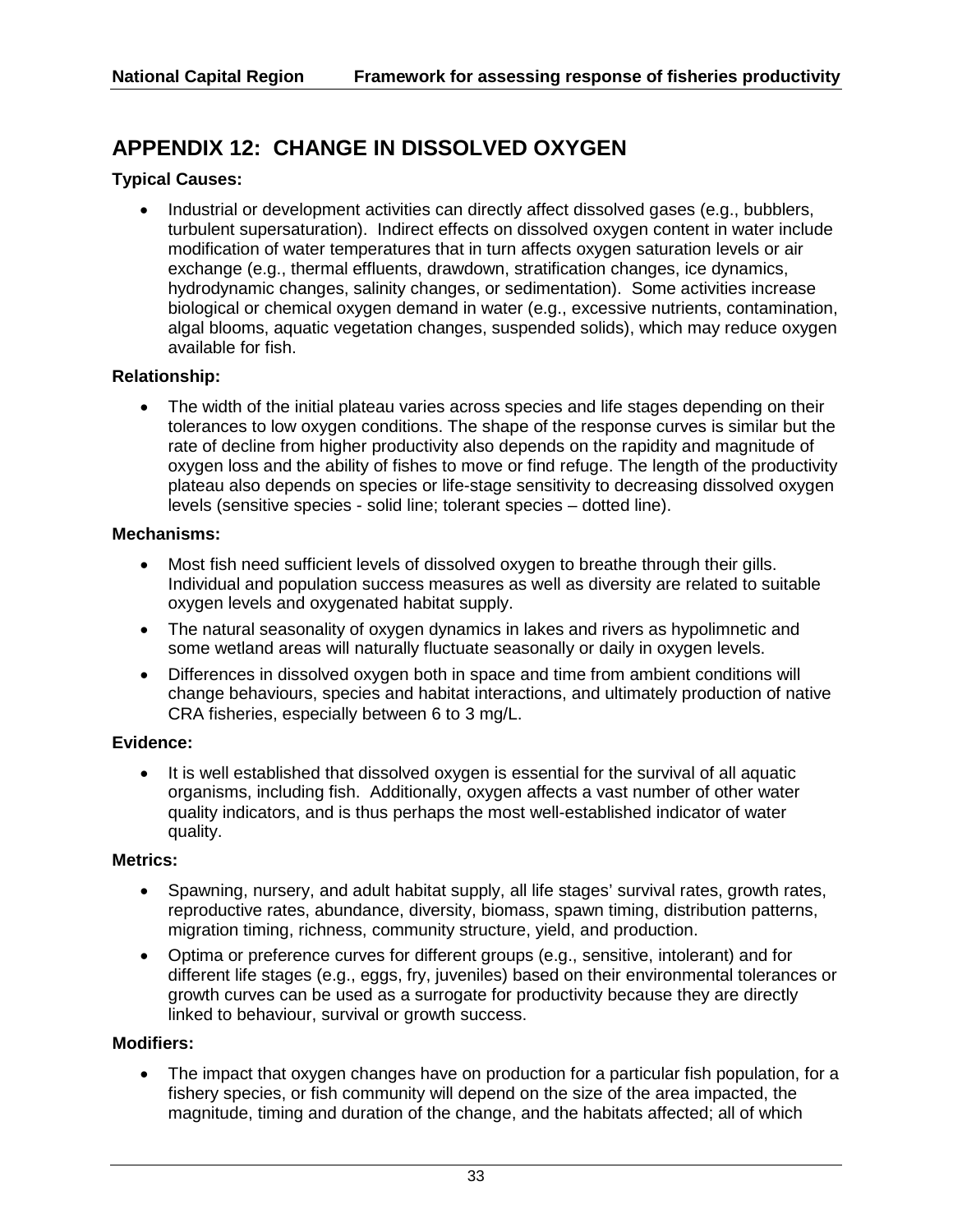affect annual oxygenated habitat supply. Different life stages have different tolerances and affect the response curve.

- Season and habitat type affect oxygen dynamics setting ambient conditions. Oxygen needs for aquatic life increase with increasing temperature. Aquatic vegetation and algae impact diurnal oxygen dynamics through respiration and photosynthesis cycles. Excessive plant growth can lead to supersaturation during daytime and depletion at night which may stress fish and other aquatic organisms.
- The species and the life stage affect the shape and rate of decline of the nonlinear response curves. Depending on their sensitivity, early life stages or some benthic organisms are more susceptible to oxygen depletion because they are unable to move quickly or are sessile. Larger individuals could move from unfavourable conditions but decreases in oxygenated habitat supply could have indirect density-dependent impacts in addition to the direct impacts.
- Rapid shifts from ambient oxygen levels (e.g., contaminant spill) or high variability in oxygenation (e.g., intermittent releases of hypoxic water) have more acute effects on survival or growth then suggested by the response curves (see Cautions). The curves are more representative of a chronic change in dissolved oxygen levels.

## **Mitigation Measures:**

- Avoid known spawning and nursery areas and times as incubating eggs, spawning adults, young are more susceptible to dissolved oxygen changes.
- Avoid rapid changes in temperature or dissolved oxygen or increased variation than normal (seasonally dependent).
- Especially avoid any decreases to dissolved oxygen when ambient levels are close to behaviour changes as lethal limits can be very close (habitat or species dependent).
- Avoid depleting oxygen under ice cover or in hypolimnetic waters when air exchange is limited.

## **Other relevant curves:**

• See: Temperature, Nutrients, Flow and Level Changes, Cover (esp. vegetation), Suspended Sediments, Access to Habitat, and Direct Mortality for cross-references to dissolved oxygen.

## **Cautions:**

- Survival curves are based on gradual changes in oxygen and responses in controlled laboratory conditions.
- More sensitive species and fisheries management objectives should be prioritized but the number of tolerance guilds present and the overlap in habitats between different groups in their early life stages call for a precautionary approach if allowing oxygen depletion.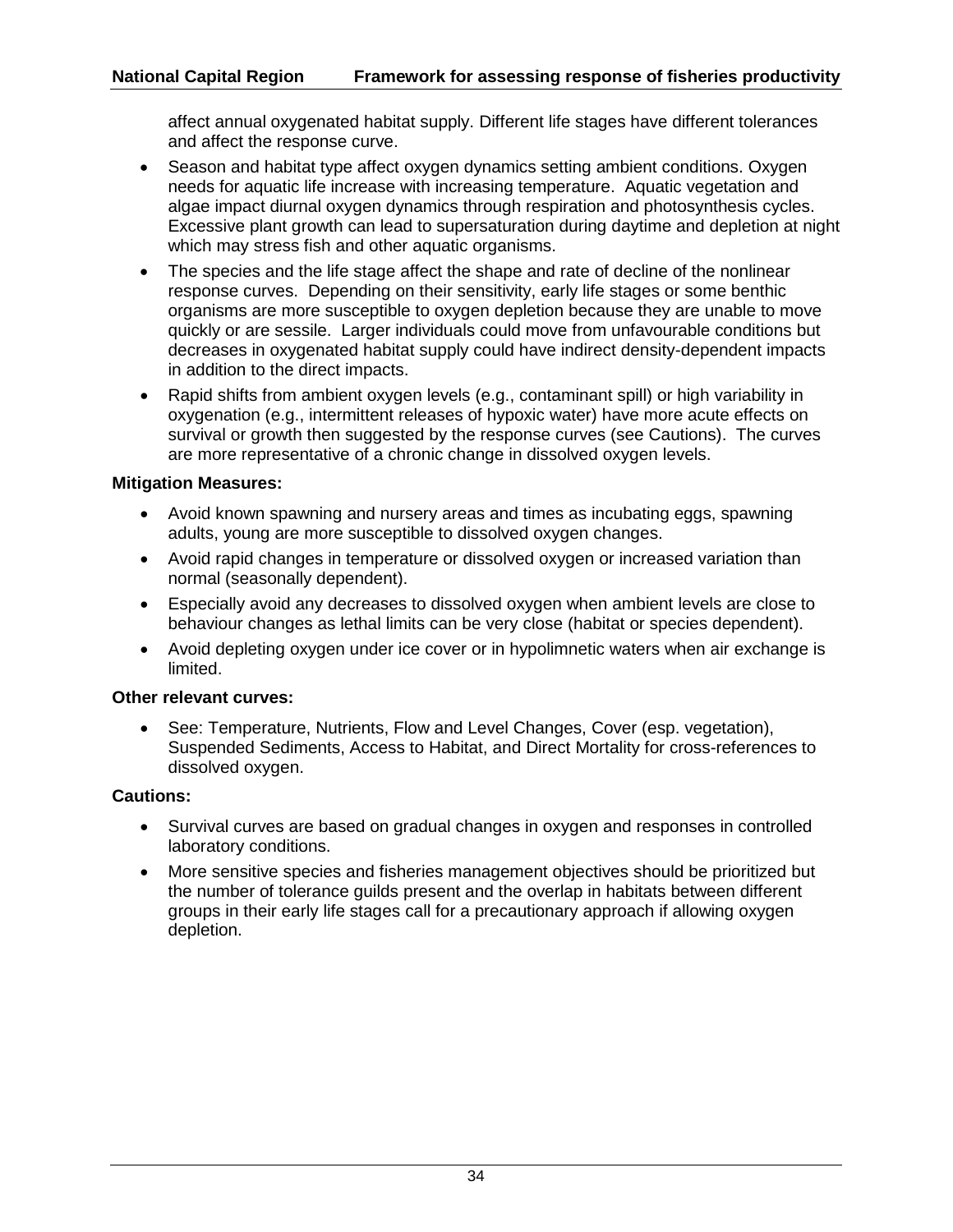

*Figure 15: Response of fisheries productivity to decrease in dissolved oxygen.*

- Fishes are adapted to varying oxygen tolerances.
- Fish mortality and growth is a strong determinant of productivity. Both are directly linked to dissolved oxygen levels.
- Avoidance behaviour will change effective habitat supply and densitydependent functions.
- Depending on ambient oxygen level changes relative to species' and lifestage tolerances there may be sharp or gradual nonlinear decline in productivity.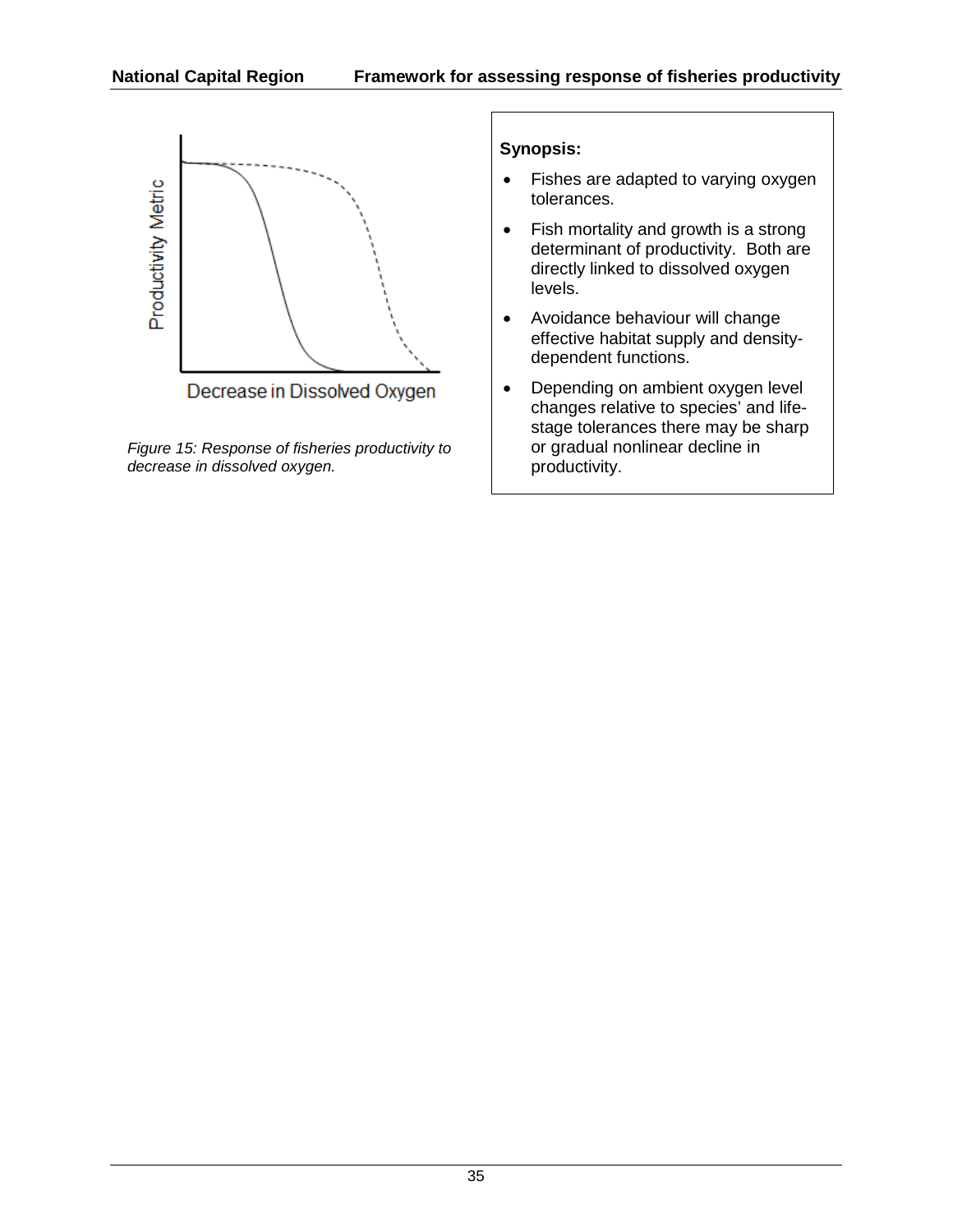# **APPENDIX 13: BASEFLOW AND HYDRODYNAMICS**

## **Typical Causes:**

- Changes in baseflow can be defined in a very broad context but as a stand alone endpoint it occurs with respect to alterations of ground water. Changes through this mechanism can reduce fisheries productivity by altering water temperature, oxygen levels and nutrient concentrations which can lead to a reduction in habitat quality. Baseflow reductions can also lead to a loss of wetted area.
- The change in hydrodynamics by the placement of large structures in flowing water can lead to changes in sediment erosion and transport which will reduce both habitat quality (sediment concentration) and quantity (altered substrate composition).

#### **Relationship:**

• The response curve for these two endpoints will be captured under the broader context of alterations to the hydrograph. This was the subject of a previous CSAS process with associated advice (DFO 2013b).

#### **Evidence:**

• There is substantial literature on the effects of flow changes on riverine ecosystems which was previously reviewed as a separate CSAS process with associated advice (DFO 2012).

#### **Metrics:**

- Appropriate productivity metrics for these endpoints may include fish production, fish abundance, fish community structure, recruitment, survival, and growth.
- Modifiers:
- There are a variety of hydrographs in Canada and that is why a 10% deviation was selected as a precautionary threshold limit, after which a more detailed assessment of the flow change at a site level would be warranted.
- While in general the 10% threshold is thought to be precautionary, populations that are sensitive to a concurrent temperature change may exhibit reduced productivity with a lower flow change (of less than 10%).

### **Mitigation Measures:**

• There are a number methodologies for prescribing flows designed to protect ecosystems, the strengths and weaknesses of each are outlined in DFO (2013b).

### **Other Relevant Curves:**

• Flow changes can affect many other physical parameters in flowing water and should not be considered in isolation. Curves for water temperature, oxygen, nutrient concentrations, Access to Habitat, Sedimentation and wetted area are relevant with respect to changes in flow.

### **Cautions:**

- A second threshold of 30% of the mean annual discharge (MAD) to protect low flow situations should be used for flow management in addition to the response curve.
- Hydrodynamics in this instance only refers to changes that may occur from the placement of structures in flowing (i.e. riverine) waters. The potential change in hydrodynamics in lake and/or coastal areas that may occur through the placement of structures in these environments was not considered.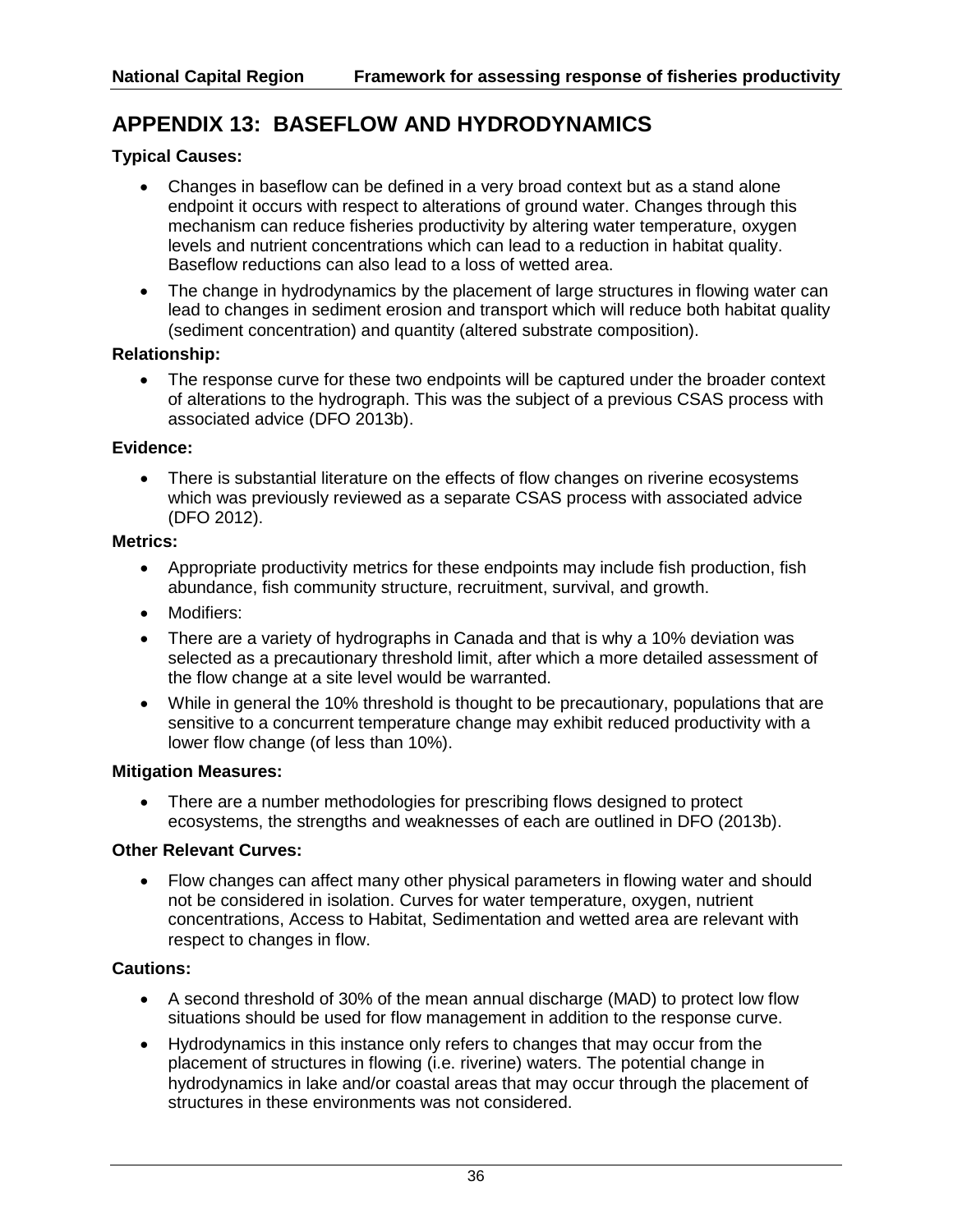

*Figure 16: Response of fisheries productivity to change in flow.*

- Generally, projects that do not cross the 10% threshold would not be expected to alter fisheries productivity.
- Exceptions to this include flow changes during low flow events (i.e. 30% MAD) or when the CRA population(s) is known to be temperature sensitive.
- When the 10% or 30% threshold is surpassed the probability of productivity effects are increased and a more detailed assessment of the project should be undertaken.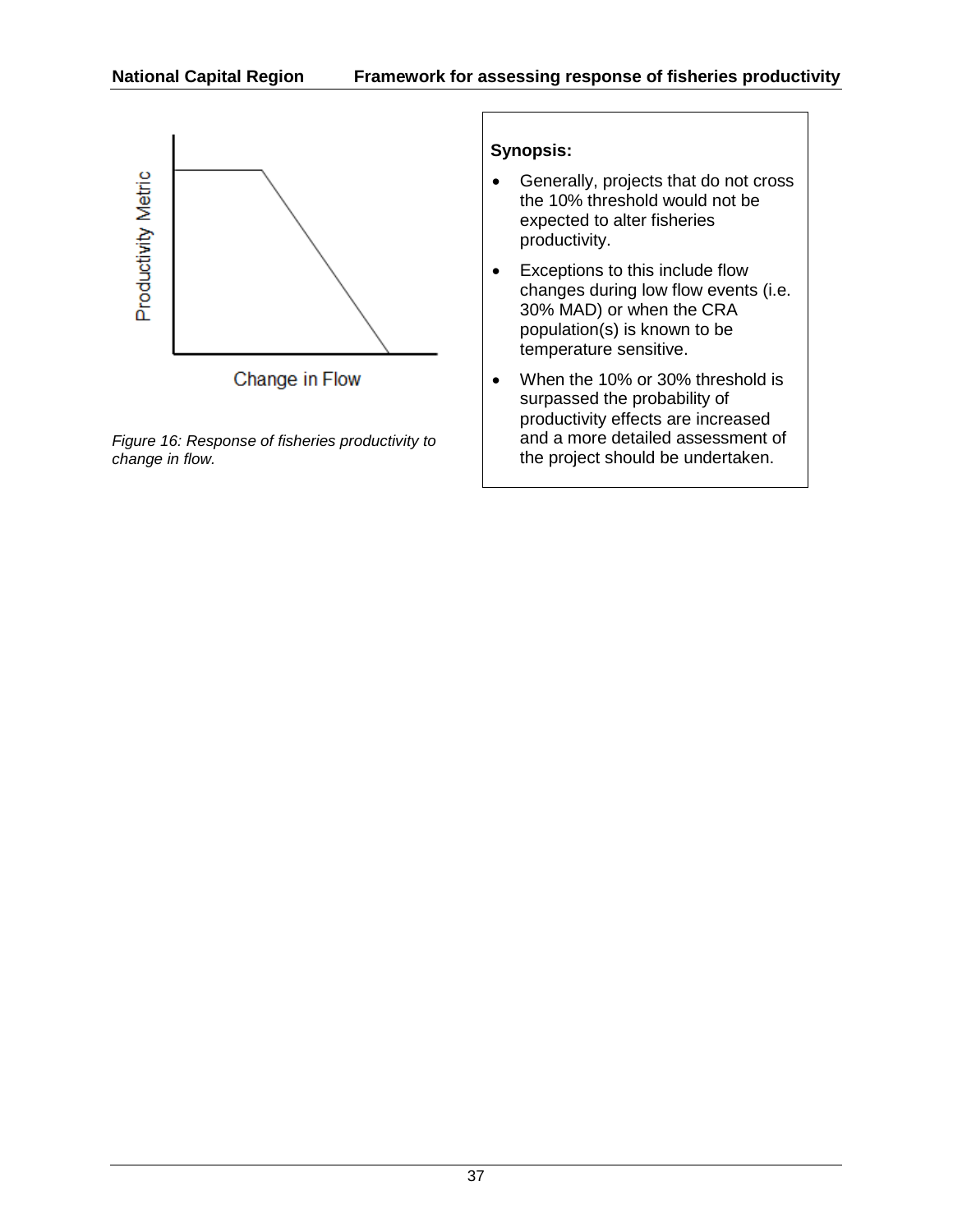# **APPENDIX 14: TERMINOLOGY**

- **PoE endpoint**: is the ecological component to be valued. Guidance on the management, protection and conservation of the various PoE endpoints identified can be found in the thirteen (13) appendices to this SAR.
- **Project:** In-water or land-based activity that potentially affects fish; term used for simplicity. Synonymous with "work, undertaking or activity" per the *Fisheries Act*.
- **Response curve:** describe how various metrics of productivity respond to varying levels of specific stressors.
- **Threshold**: the point at which a relatively small change in external conditions causes a rapid change in an ecosystem. When an ecological threshold has been passed, the ecosystem may no longer be able to return to its state. The trespassing of ecological threshold often leads to rapid change of ecosystem health.